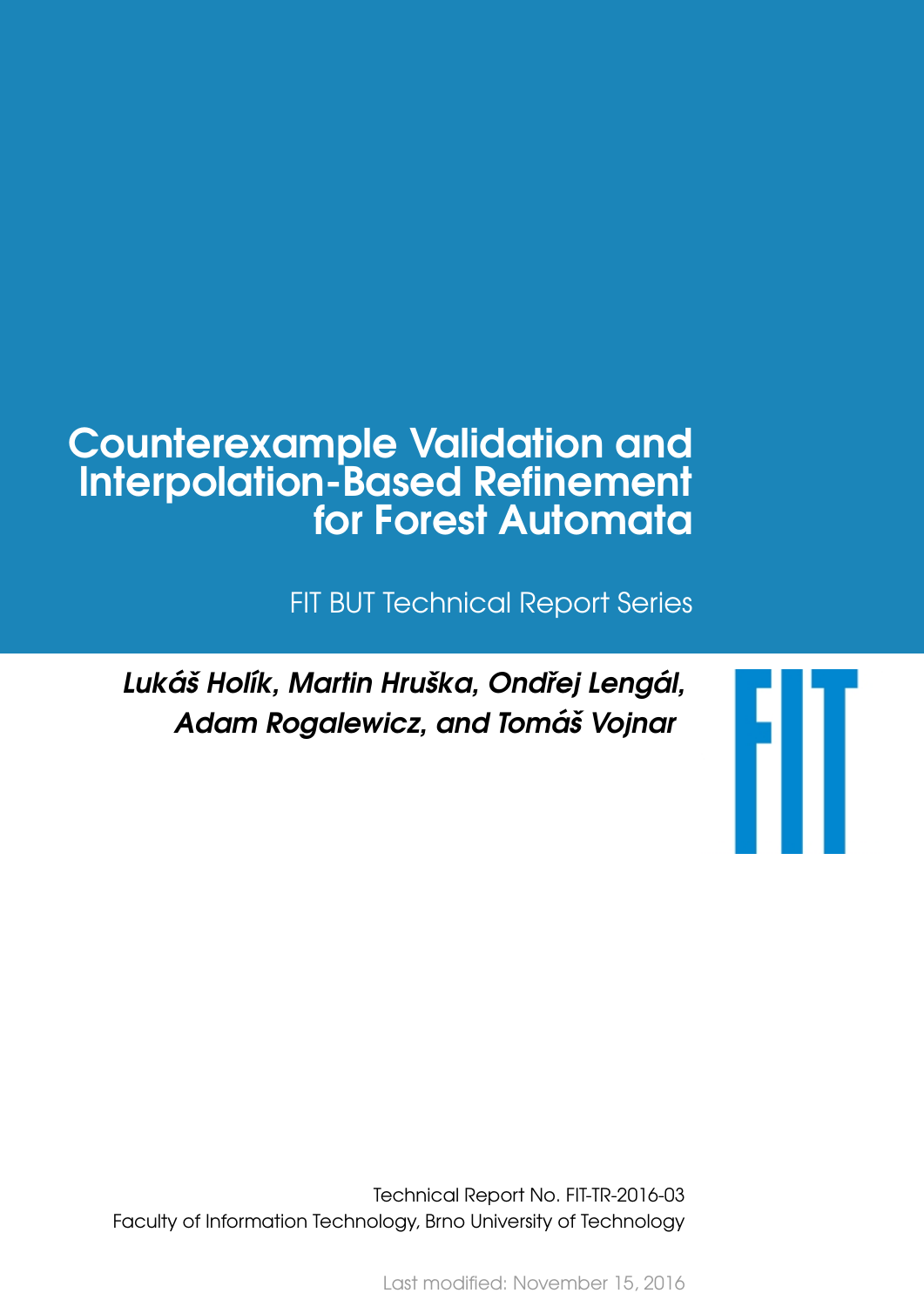NOTE: This technical report contains an extended version of a paper with the same name, which is currently under submission.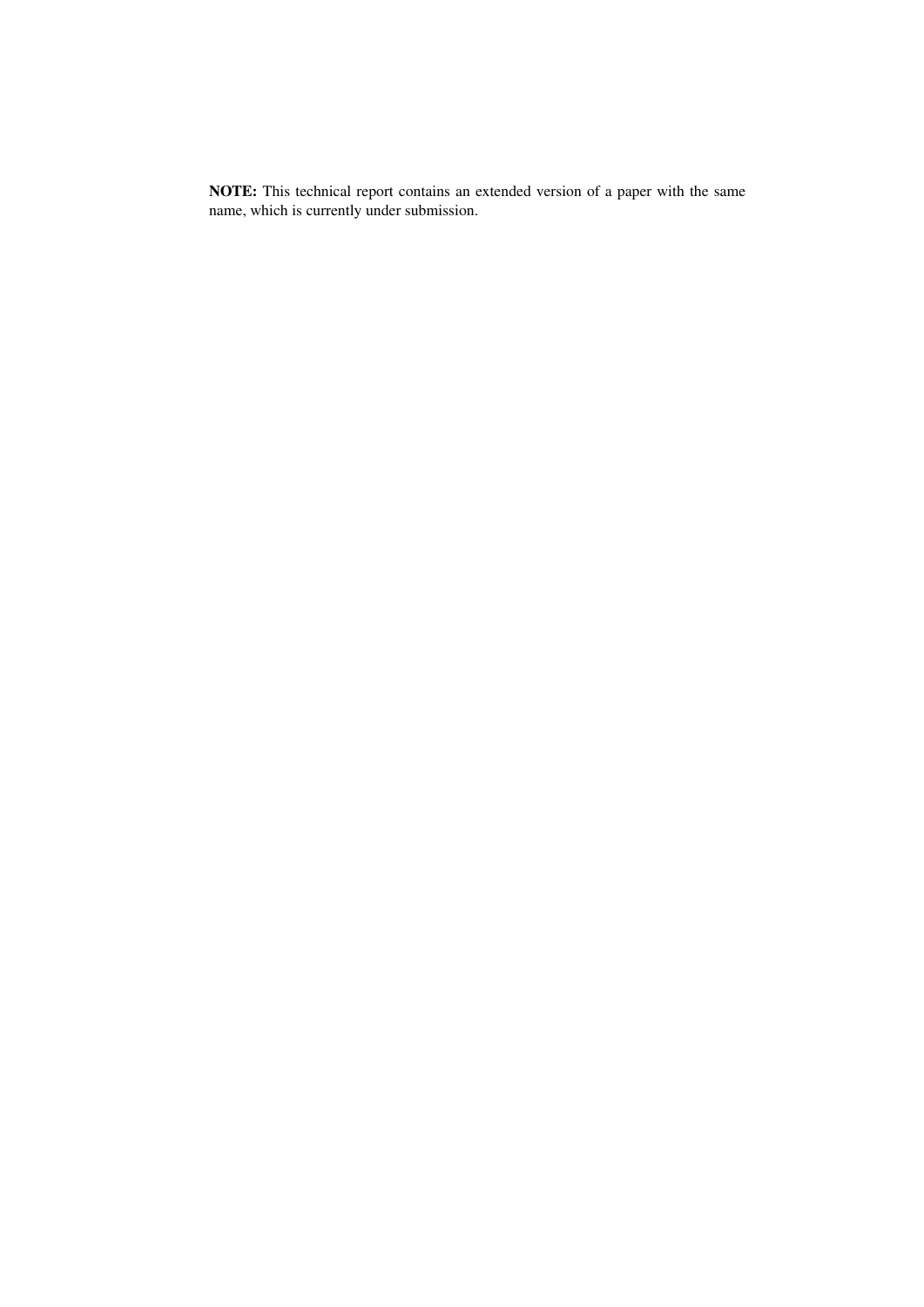# Counterexample Validation and Interpolation-Based Refinement for Forest Automata

Lukáš Holík, Martin Hruška, Ondřej Lengál, Adam Rogalewicz, and Tomáš Vojnar

FIT, Brno University of Technology, IT4Innovations Centre of Excellence, Czech Republic

Abstract. In the context of shape analysis, counterexample validation and abstraction refinement are complex and so far not sufficiently resolved problems. We provide a novel solution to both of these problems in the context of fullyautomated and rather general shape analysis based on forest automata. Our approach is based on backward symbolic execution on forest automata, allowing one to derive automata-based interpolants and refine the automata abstraction used. The approach allows one to distinguish true and spurious counterexamples and guarantees progress of the abstraction refinement. We have implemented the approach in the FORESTER tool and present promising experimental results.

# 1 Introduction

In [\[14,](#page-19-0)[16\]](#page-19-1), *forest automata* (FAs) were proposed as a formalism for representing sets of heap graphs within a fully-automated and scalable *shape analysis* of programs with complex *dynamic linked data structures*. FAs were implemented in the FORESTER tool and successfully used to verify programs over a wide range of data structures, such as different kinds of lists (singly- and doubly-linked, circular, nested, and/or having various additional pointers), different kinds of trees, as well as skip lists. FAs have the form of tuples of *tree automata* (TAs), allowing abstract transformers corresponding to heap operations to have a *local impact* (i.e., to change just a few component TAs instead of the entire heap representation), leading to scalability. To handle complex nested data structures, FAs may be *hierarchically nested*, i.e., lower-level FAs can be used as (automatically derived) alphabet symbols of higher-level FAs.

Despite FORESTER managed to verify a number of programs, it suffered from two important deficiencies. Namely, due to using abstraction and the lack of mechanisms for checking validity of possible counterexamples, it could report *spurious errors*, and, moreover, it was unable to refine the abstraction using the spurious counterexample. Interestingly, as discussed in the related work section, this problem is common for many other approaches to shape analysis, which may perhaps be attributed to the complexity of heap abstractions. In this paper, we tackle the above problem by providing a novel method for *validation of possible counterexample traces* as well as a *counterexample guided abstraction refinement* (CEGAR) loop for shape analysis based on FAs.

Our counterexample validation is based on *backward symbolic execution* of a candidate counterexample trace on the level of FAs (with no abstraction on the FAs) while checking *non-emptiness of its intersection* with the forward symbolic execution (which was abstracting the FAs). For that, we have to revert not only abstract transformers corresponding to program statements but also various meta-operations that are used in the forward symbolic execution and that significantly influence the way sets of heap configurations are represented by FAs. In particular, this concerns *folding* and *unfolding* of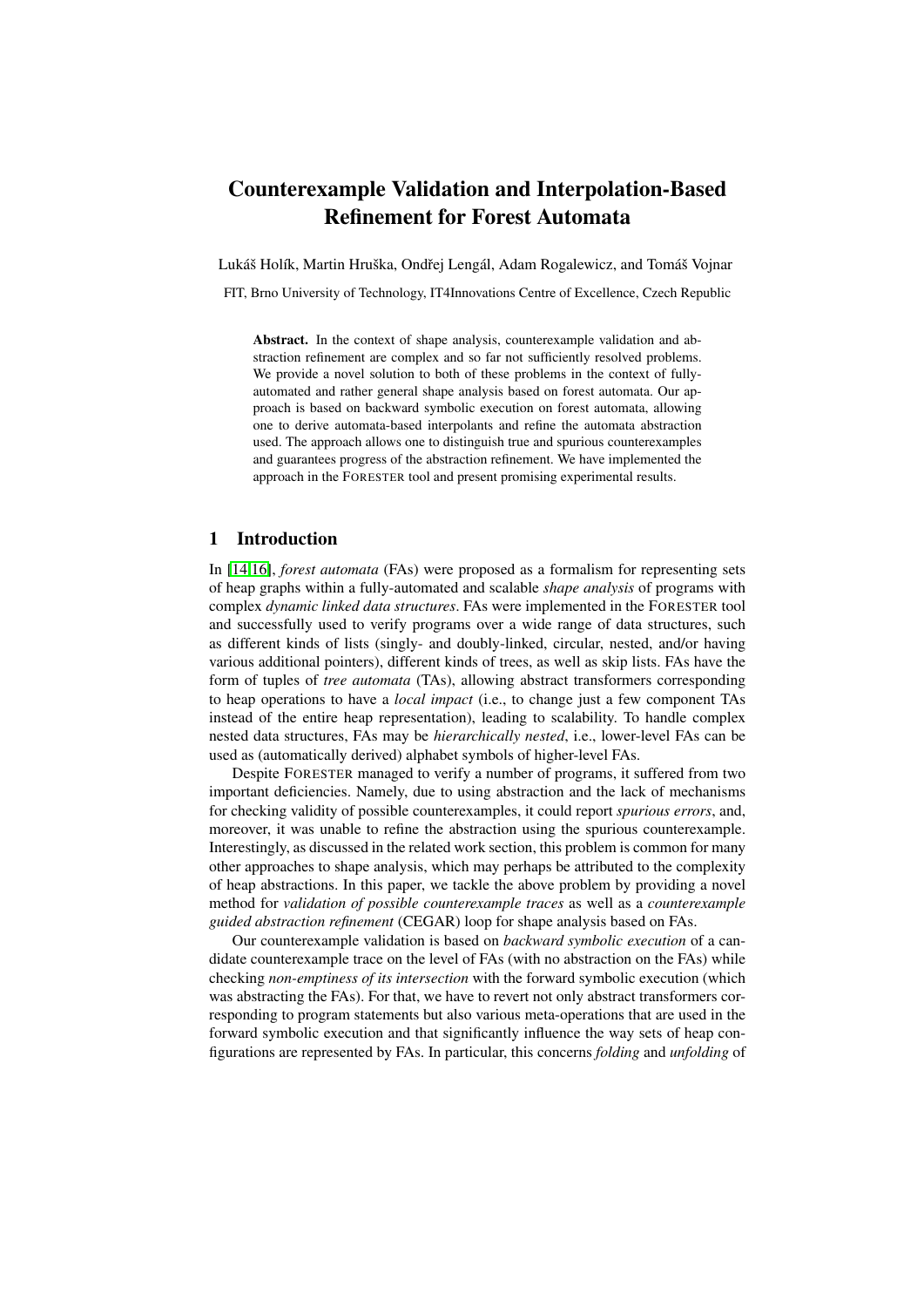nested FAs (which we call *boxes*) as well as *splitting*, *merging*, and *reordering* of component TAs, which is used in the forward run for the following two reasons: to prevent the number of component TAs from growing and to obtain a canonic FA representation.

If the above meta-operations were not reverted, we would not only have problems in reverting some program statements but also in intersecting FAs obtained from the forward and backward run. Indeed, the general problem of checking emptiness of intersection of FAs that may use different boxes and different component TAs (i.e., intuitively, different decompositions of the represented heap graphs) is open. When we carefully revert the mentioned operations, it, however, turns out that the FAs obtained in the forward and backward run use *compatible* decomposition and hierarchical structuring of heap graphs, and so checking emptiness of their intersection is possible. Even then, however, the intersection is not trivial as the boxes obtained in the backward run may represent smaller sets of sub-heaps, and hence we cannot use boxes as symbols and instead have to perform the intersection *recursively* on the boxes as well.

Our abstraction on FAs is a modification of the so-called *predicate language abstraction* [\[10\]](#page-19-2). This particular abstraction collapses those states of component TAs that have non-empty intersection with the same predicate languages, which are obtained from the backward execution. We show that, in case the intersection of the set of configurations of the above described forward and backward symbolic runs is empty, we can derive from it an *automata interpolant* allowing us to get more predicate languages and to refine the abstraction such that progress of the CEGAR loop is guaranteed (in the sense that we do not repeat the same abstract forward run).

We have implemented the proposed approach in FORESTER and tested it on a number of small but challenging programs. Despite there is, of course, a lot of space for further optimisations, the experimental results are very encouraging. FORESTER can now not only verify correct programs with complex dynamic data structures but also reliably report errors in such programs. For some classes of dynamic data structures (notably skip lists), FORESTER is, to the best of our knowledge, the only tool that can provide both sound verification as well as reliable error reporting in a fully automated analysis (i.e., no manually provided heap predicates, no invariants, etc.). Moreover, for some classes of programs (e.g., various kinds of doubly-linked lists, trees, and nested lists), the only other tool that we are aware to be able to provide such functionality is our older automata-based tool [\[7\]](#page-19-3), which is, however, far less scalable due to the use of a monolithic heap encoding based on a single TA. Finally, the refinement mechanism we introduced allowed us to verify some programs that were before out of reach of FORESTER due to handling finite domain data stored in the heap (which can be used by the programs themselves or introduced by tagging selected elements in dynamic data structures when checking properties such as sortedness, reordering, etc.).

# 2 Related Work

Many different approaches to shape analysis have been proposed, using various underlying formalisms, such as logics [\[17](#page-20-0)[,24](#page-20-1)[,26](#page-20-2)[,20](#page-20-3)[,9](#page-19-4)[,23\]](#page-20-4), automata [\[7,](#page-19-3)[12,](#page-19-5)[14,](#page-19-0)[16,](#page-19-1)[8\]](#page-19-6), graphs [\[11,](#page-19-7)[13\]](#page-19-8), or graph grammars [\[15\]](#page-19-9). Apart from the underlying formalisms, the approaches differ in their degree of automation, in the heap structures they can handle, and in their scalability. The shape analysis based on forest automata proposed in [\[16\]](#page-19-1) that we build on in this paper belongs among the most general, fully automated approaches, still having decent scalability.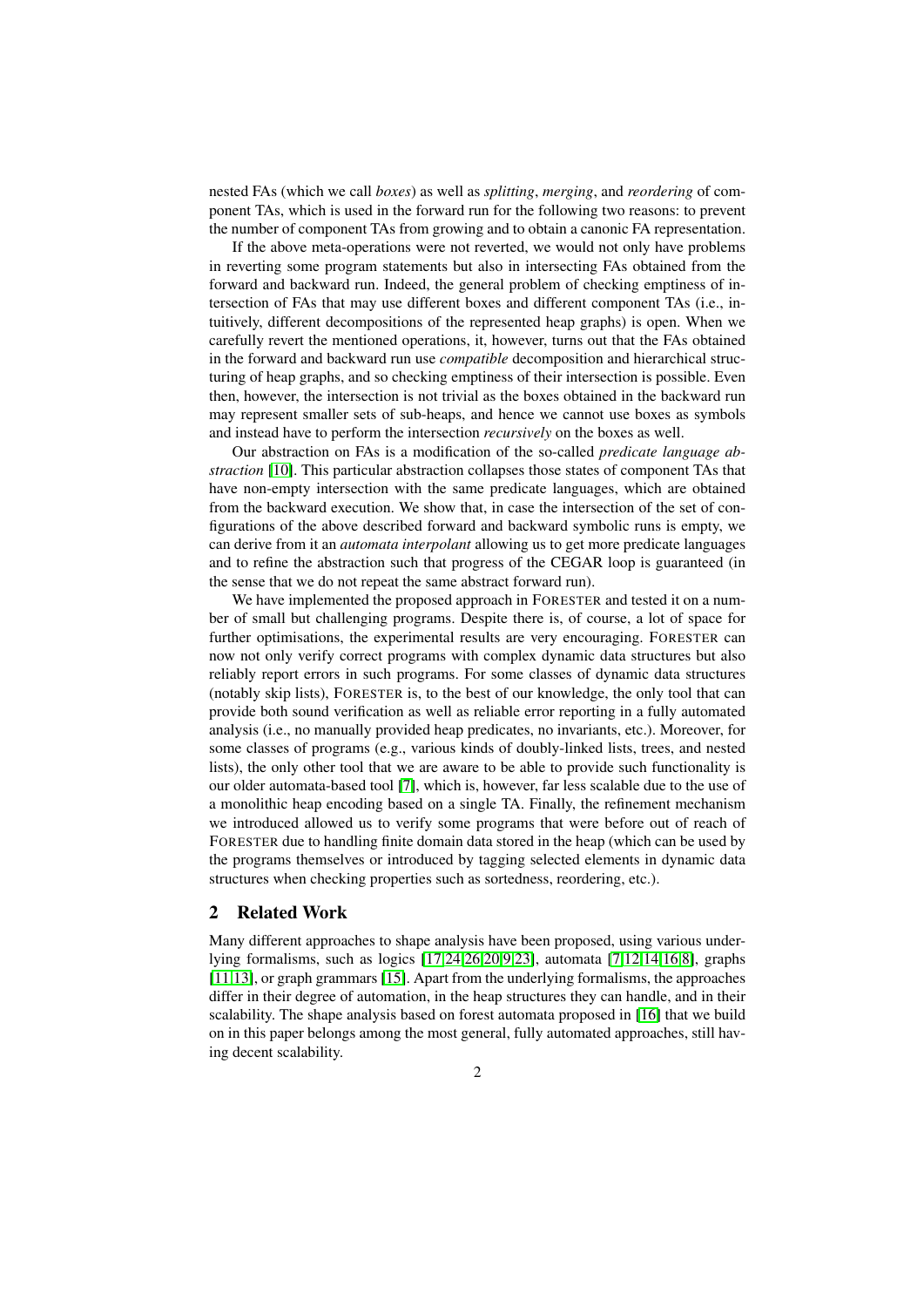As noted also in the recent work [\[2\]](#page-19-10), a common weakness of the current approaches to shape analysis is a lack of proper support for checking spuriousness of counterexample traces, possibly followed by automated refinement of the employed abstraction. This is exactly the problem that we tackle in this paper. Below, we characterize previous attempts on the problem and compare our approach with them.

The work [\[4\]](#page-19-11) adds a CEGAR loop on top of the TVLA analyzer [\[24\]](#page-20-1), which is based on *3-valued predicate logic with transitive closure*. The refinement is, however, restricted to adding more pointer variables and/or data fields of allocated memory cells to be tracked only (together with combining the analysis with classic predicate analysis on data values). The analysis assumes the other necessary heap predicates (i.e., the socalled core and instrumentation relations in terms of [\[24\]](#page-20-1)) to be fixed in advance and not refined. The work [\[19\]](#page-20-5) also builds on TVLA but goes further by learning more complex instrumentation relations using inductive logic programming. The core relations are still fixed in advance though. Compared with both of these works, we do not assume any predefined fixed predicates. Moreover, the approach of [\[19\]](#page-20-5) is not CEGAR-based it refines the abstraction whenever it hits a possible counterexample in which some loss of precision happened, regardless of whether the counterexample is real or not.

In [\[22\]](#page-20-6), a CEGAR-based approach was proposed for automated refinement of the so-called *Boolean heap abstraction* using disjunctions of universally quantified Boolean combinations of first-order predicates with free variables and transitive closure. Unlike our work, the approach assumes the analyzed programs to be annotated by procedure contracts and representation invariants of data structures. New predicates are inferred using finite-trace weakest preconditions on the annotations, and hence new predicates with reachability constraints can only be inferred via additional heuristic widening on the inferred predicates. Moreover, the approach is not appropriate for handling nested data structures, such as lists of lists, requiring nested reachability predicates.

In the context of approaches based on *separation logic*, several attempts to provide counterexample validation and automated abstraction refinement have appeared. In [\[3\]](#page-19-12), the SLAYER analyzer was extended by a method to check spuriousness of counterexample traces via bounded model checking and SMT. Unlike our work, the approach may, however, fail in recognising that a given trace represents a real counterexample. Moreover, the associated refinement can only add more predicates to be tracked from a pre-defined set of such predicates. In [\[2\]](#page-19-10), another counterexample analysis for the context of separation logic was proposed within a computation loop based on the Impact algorithm [\[18\]](#page-20-7). The approach uses bounded backwards abduction to derive socalled spatial interpolants and to distinguish between real and spurious counterexample traces. It allows for refinement of the predicates used but only by extending them by data-related properties. The basic predicates describing heap shapes are provided in advance and fixed. Another work based on backwards abduction is [\[5\]](#page-19-13). The work assumes working with a parametrized family of predicates, and the refinement is based on refining the parameter. Three concrete families of this kind are provided, namely, singly-linked lists in which one can remember bigger and bigger multisets of chosen data values, remember nodes with certain addresses, or track ordering properties. The basic heap predicates are again fixed. The approach does not guarantee recognition of spurious and real counterexamples nor progress of the refinement.

Unlike our approach, none of the so-far presented works is based on automata, and all of the works require some fixed set of shape predicates to be provided in advance.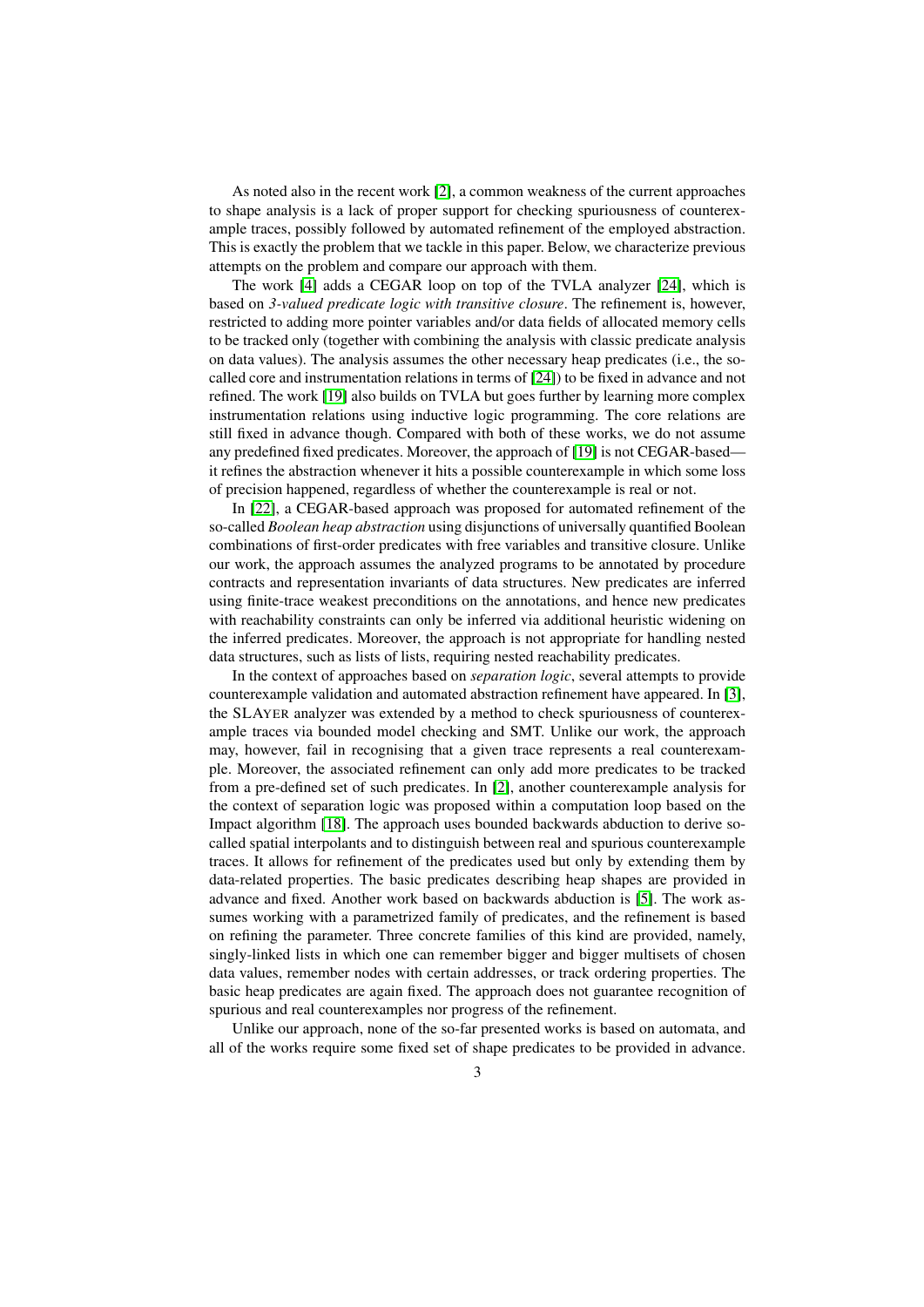Among *automata-based approaches*, counterexample analysis and refinement was used in [\[7\]](#page-19-3) (and also in some related, less general approaches like [\[6\]](#page-19-14)). In that case, however, a single tree automaton was used to encode sets of memory configurations, which allowed standard abstraction refinement from abstract regular (tree) model checking [\[10\]](#page-19-2) to be used. On the other hand, due to using a single automaton, the approach did not scale well and had problems with some heap transformations.

The basic formalism of forest automata using fixed abstraction and user-provided database of boxes was introduced in [\[14\]](#page-19-0). We later extended the basic framework with automatic learning of boxes in [\[16\]](#page-19-1). The work [\[1\]](#page-19-15) added ordering relations into forest automata to allow verification of programs whose safety depends on relations among data values from an unbounded domain. In [\[14](#page-19-0)[,16\]](#page-19-1), we conjectured that counterexample validation and abstraction refinement should be possible in the context of forest automata too. However, only now, do we show that this is indeed the case, but also that much more involved methods than those of [\[10\]](#page-19-2) are needed.

# 3 Forest Automata and Heaps

We consider sequential non-recursive C programs, operating on a set of pointer variables and the heap, using standard statements and control flow constructs. Heap cells contain zero or several pointer or data fields.

Configurations of the considered programs consist of memory-allocated data and an assignment of variables. *Heap memory* can be viewed as a (directed) graph whose nodes correspond to allocated memory cells. Every node contains a set of named pointer and data fields. Each pointer field points to another node (we model the NULL and undefined locations as special memory nodes pointed by variables NULL and undef, respectively), and the same holds for pointer variables of the program. Data fields of memory nodes hold a data value. We use the term *selector* to talk both about pointer and data fields. For simplification, we model data variables as pointer variables pointing to allocated nodes that contain a single data field with the value of the variable, and therefore consider only pointer variables hereafter.

We represent heap memory by partitioning it into a tuple of trees, the so-called *forest*. The leaves of the trees contain information about roots of which trees they should be merged with to recover the original heap. Our *forest automata* symbolic representations of sets of heaps is based on representing sets of forests using tuples of tree automata.

Let us now formalize these ideas. In the following, we use  $f : A \rightarrow B$  to denote a partial function from A to B (also viewed as a total function  $f : A \rightarrow (B \cup \{T\})$ , assuming that  $\top \notin B$ ). We also assume a bounded data domain  $\mathbb{D}$ .

*Graphs and Heaps.* Let Γ be a finite set of *selectors* and Ω be a finite set of *references* s.t.  $\Omega \cap \mathbb{D} = \emptyset$ . A *graph g* over  $\langle \Gamma, \Omega \rangle$  is a tuple  $\langle V_g, \text{next}_g \rangle$  where  $V_g$  is a finite set of *nodes* and next<sub>g</sub> :  $\Gamma \to (V_g \to (V_g \cup \Omega \cup \mathbb{D}))$  maps each selector  $a \in \Gamma$  to a partial mapping  $next_q(a)$  from nodes to nodes, references, or data values. References and data values are treated as special terminal nodes that are not in the set of regular nodes, i.e.,  $V_g \cap (\Omega \cup \mathbb{D}) = \emptyset$ . For a graph g, we use  $V_g$  to denote the nodes of g, and for a selector  $a \in \Gamma$ , we use  $a_g$  to denote the mapping next<sub>g</sub>(a). Given a finite set of variables X, a *heap* h over  $\langle \Gamma, \mathbb{X} \rangle$  is a tuple  $\langle V_h, \text{next}_h, \sigma_h \rangle$  where  $\langle V_h, \text{next}_h \rangle$  is a graph over  $\langle \Gamma, \emptyset \rangle$ and  $\sigma_h : \mathbb{X} \to V_h$  is a (total) map of variables to nodes.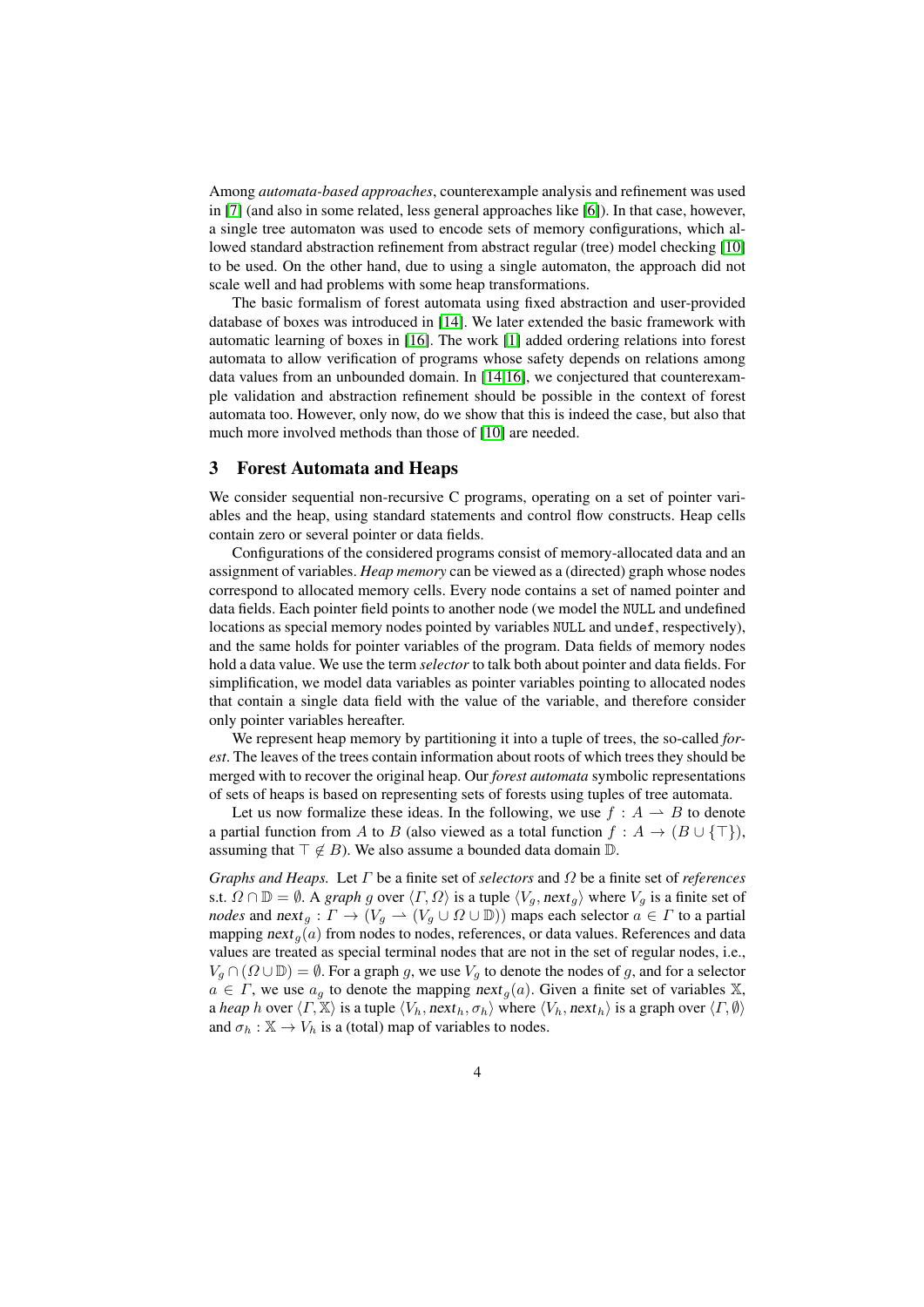*Forest representation of heaps.* A graph t is a tree if its nodes and pointers (i.e., not references nor data fields) form a tree with a unique root node, denoted  $root(t)$ . A *forest* over  $\langle \Gamma, \mathbb{X} \rangle$  is a pair  $\langle t_1 \cdots t_n, \sigma_f \rangle$  where  $t_1 \cdots t_n$  is a sequence of trees over  $\langle \Gamma, \{1, \ldots, \overline{n}\}\rangle$  and  $\sigma_f$  is a (total) mapping  $\sigma_f : \mathbb{X} \to \{1, \ldots, \overline{n}\}.$  The elements in  $\{\overline{1}, \ldots, \overline{n}\}$  are called *root references* (note that *n* must be the number of trees in the forest). A forest  $\langle t_1 \cdots t_n, \sigma_f \rangle$  over  $\langle \Gamma, \mathbb{X} \rangle$  represents a heap over  $\langle \Gamma, \mathbb{X} \rangle$ , denoted  $\otimes \langle t_1 \cdots t_n, \sigma_f \rangle$ , obtained by taking the union of the trees of  $t_1 \cdots t_n$  (assuming w.l.o.g. that the sets of nodes of the trees are disjoint), connecting root references with the corresponding roots, and mapping every defined variable  $x$  to the root of the tree indexed by x. Formally,  $\otimes \langle t_1 \cdots t_n, \sigma_f \rangle$  is the heap  $h = \langle V_h, \text{next}_h, \sigma_h \rangle$  defined by (i)  $V_h = \bigcup_{i=1}^n V_{t_i}$ , and (ii) for  $a \in \Gamma$  and  $v \in V_{t_k}$ , if  $a_{t_k}(v) \in \{\overline{1}, \ldots, \overline{n}\}$ then  $a_h(v) = root(t_{a_{t_k}(v)})$  else  $a_h(v) = a_{t_k}(v)$ , and finally (iii) for every  $x \in \mathbb{X}$ ,  $\sigma_h(x) = root(t_{\sigma_f(x)})$ .

# <span id="page-6-1"></span>3.1 Forest Automata

A forest automaton is essentially a tuple of tree automata accepting a set of tuples of trees that represents a set of graphs via their forest decomposition, associated with a mapping of variables to root references.

*Tree automata.* A (finite, non-deterministic) *tree automaton* (TA) over  $\langle \Gamma, \Omega \rangle$  is a triple  $A = (Q, q_0, \Delta)$  where Q is a finite set of *states* (we assume  $Q \cap (\mathbb{D} \cup \Omega) = \emptyset$ ),  $q_0 \in Q$ is the *root state* (or initial state), denoted  $root(A)$ , and  $\Delta$  is a set of *transitions*. Each transition is of the form  $q \to \overline{a}(q_1,\ldots,q_m)$  where  $m \geq 0, q \in Q, q_1,\ldots,q_m \in$  $(Q \cup \Omega \cup \mathbb{D})^1$  $(Q \cup \Omega \cup \mathbb{D})^1$ , and  $\overline{a} = a^1 \cdots a^m$  is a sequence of different symbols from  $\Gamma$ .

Let t be a tree over  $\langle \Gamma, \Omega \rangle$ , and let  $A = (Q, q_0, \Delta)$  be a TA over  $\langle \Gamma, \Omega \rangle$ . A *run* of A over t is a total map  $\rho: V_t \to Q$  where  $\rho(root(t)) = q_0$  and for each node  $v \in V_t$  there is a transition  $q \to \overline{a}(q_1,\ldots,q_m)$  in  $\Delta$  with  $\overline{a} = a^1 \cdots a^m$  such that  $\rho(v) = q$  and for all  $1 \leq i \leq m$ , we have (i) if  $q_i \in Q$ , then  $a_t^i(v) \in V_t$  and  $\rho(a_t^i(v)) = q_i$ , and (ii) if  $q_i \in \Omega \cup \mathbb{D}$ , then  $a_t^i(v) = q_i$ . We define the *language* of A as  $L(A) = \{t \mid \text{there is a run of } A \text{ over } t\}$ , and the language of a state  $q \in Q$  as  $L(A,q) = L((Q,q,\Delta)).$ 

*Forest automata.* A *forest automaton* (FA) over  $\langle \Gamma, \mathbb{X} \rangle$  is a tuple of the form  $F =$  $\langle A_1 \cdots A_n, \sigma \rangle$  where  $A_1 \cdots A_n$ , with  $n \geq 0$ , is a sequence of TAs over  $\langle \Gamma, \{1, \ldots, \overline{n}\} \rangle$ whose sets of states  $Q_1, \ldots, Q_n$  are mutually disjoint, and  $\sigma : \mathbb{X} \to \{\overline{1}, \ldots, \overline{n}\}$  is a mapping of variables to root references. A forest  $\langle t_1 \cdots t_n, \sigma_f \rangle$  over  $\langle \Gamma, \mathbb{X} \rangle$  is *accepted* by F iff  $\sigma_f = \sigma$  and there are runs  $\rho_1, \ldots, \rho_n$  such that for all  $1 \leq i \leq n$ ,  $\rho_i$  is a run of  $A_i$  over  $t_i$ . The *language* of F, denoted as  $L(F)$ , is the set of heaps over  $\langle \Gamma, \mathbb{X} \rangle$ obtained by applying  $\otimes$  on forests accepted by F.

*Cut-points and the dense form.* A *cut-point* of a heap h is its node that is either pointed by some variable or is a target of more than one selector edge. The roots of forests that are not cut-points in the represented heaps are called *false roots*. A forest automaton is *dense* if its accepted forests do not have false roots. Each forest automaton can be transformed into a set of dense forest automata that together have the same language

<span id="page-6-0"></span><sup>&</sup>lt;sup>1</sup> For simplicity, data values and references are used as special leaf states accepting the data values and references they represent, instead of having additional leaf transitions to accept them.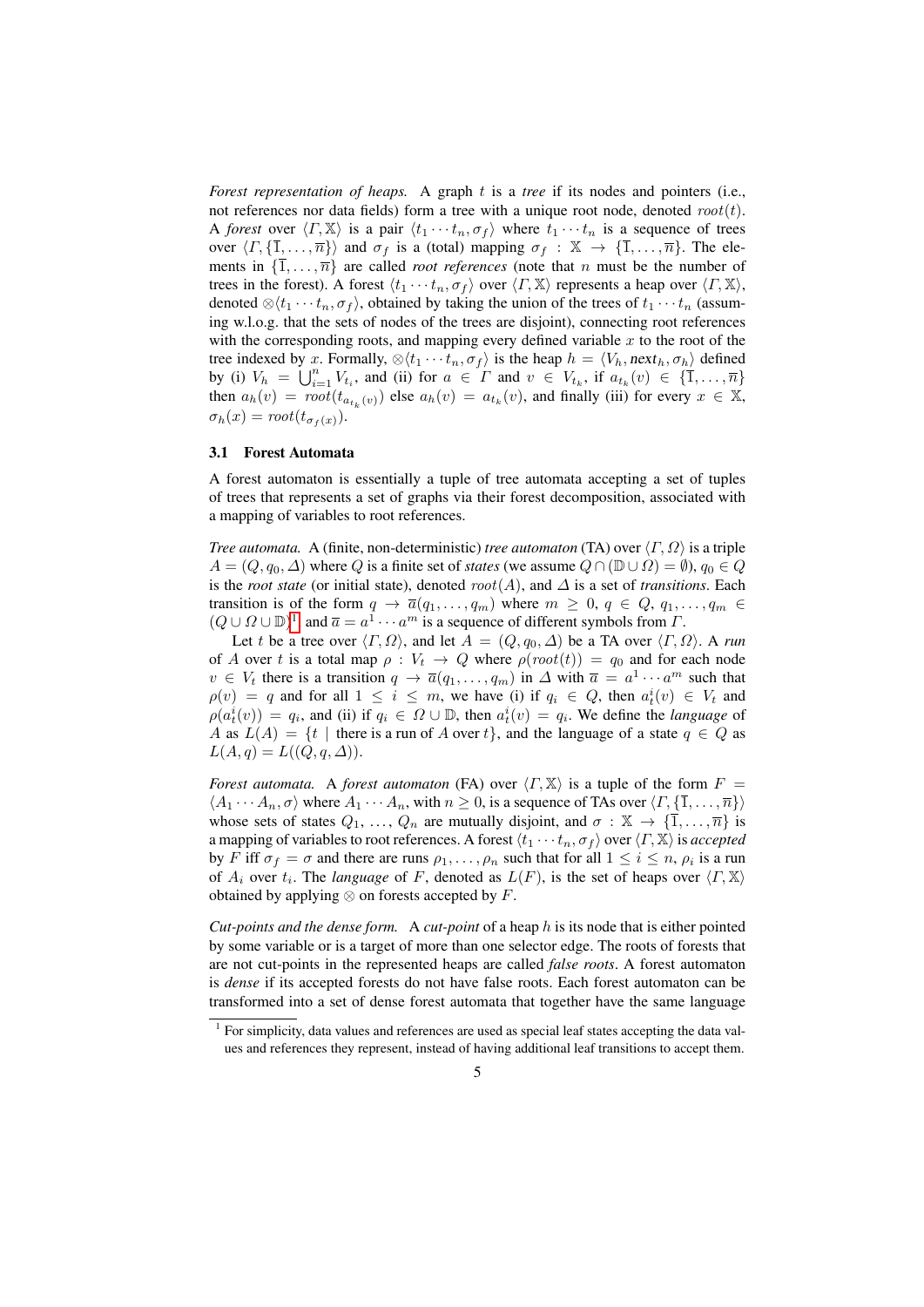as the original. This property is a part of canonicity, which can be achieved by normalization, introduced in [\[14\]](#page-19-0) for the purpose of checking entailment of forest automata. A transformation to the dense form is essential in the symbolic execution of a program.

### 3.2 Boxes

Forest automata, as defined in Sec. [3.1,](#page-6-1) can represent heaps with cut-points of an unbounded in-degree as, e.g., in singly-linked lists (SLLs) with head/tail pointers (indeed there can be any number of references from leaf nodes to a certain root). The basic definition of FAs cannot, however, deal with heaps with an unbounded number of cut-points since this would require an unbounded number of TAs within FAs. An example of such a set of heaps is the set of all doubly-linked lists (DLLs) of an arbitrary length, where each internal node is a cut-point. The solution provided in [\[14\]](#page-19-0) is to allow FAs to use other nested FAs, called *boxes*, as symbols to "hide" recurring subheaps and in this way eliminate cut-points. The alphabet of a box itself may also include boxes, these boxes are, however, required to form a finite hierarchy—they cannot be recursively nested. The language of a box is a set of heaps over two special variables, in and out, which correspond to the input and the output port of the box. For simplicity of presentation, we give only a simplified version of boxes; see [\[14\]](#page-19-0) for a more general definition that allows boxes with an arbitrary number of output ports.

A *nested forest automaton* over  $\langle \Gamma, \mathbb{X} \rangle$  is an FA over  $\langle \Gamma \cup \mathcal{B}, \mathbb{X} \rangle$  where B is a finite set of *boxes*. A *box* B over  $\Gamma$  is a nested FA  $\langle A_1 \cdots A_n, \sigma_{\square} \rangle$  over  $\langle \Gamma, \{\text{in}, \text{out}\} \rangle$ such that  $\sigma_{\Box}(\text{in}) \neq \sigma_{\Box}(\text{out})$  and  $A_1 \cdots A_n$  do not contain an occurrence of B (even a nested one). Unless stated otherwise, the FAs in the rest of the paper are nested.

In the case of a nested FA  $F$ , we need to distinguish between its language  $L(F)$ , which is a set of heaps over  $\langle \Gamma \cup \mathcal{B}, \mathbb{X} \rangle$ , and its *semantics*  $\llbracket F \rrbracket$ , which is a set of heaps over  $\langle \Gamma, \mathbb{X} \rangle$  that emerges when all boxes in the heaps of the language are recursively unfolded in all possible ways. Formally, given heaps h and  $h'$ , the heap  $h'$  is an *unfolding* of h if there is an edge  $(B, u, v) \in \text{next}_h$  with a box  $B = \langle A_1 \cdots A_n, \sigma \rangle$  in h, such that h' can be constructed from h by substituting  $(B, u, v)$  with some  $h_B \in [B]$ <br>such that  $\sigma_D(i\mathbf{n}) = u$  and  $\sigma_D(i\mathbf{n}) = v$ . The substitution is done by removing such that  $\sigma_{\Box}(\text{in}) = u$  and  $\sigma_{\Box}(\text{out}) = v$ . The substitution is done by removing  $(B, u, v)$  from h and uniting the heap-graph of h with that of  $h_B$ . We then write  $h \rightsquigarrow_{(B,u,v)/h_B} h'$ , or only  $h \rightsquigarrow h'$  if the precise edge  $(B, u, v)$  and heap  $h_B$  are not relevant. We use <sub><sup>→\*</sup></sub> to denote the reflexive transitive closure of <sub>→</sub>. The *semantics* of F, written as [F], is the set of all heaps  $h'$  over  $\langle \Gamma, \mathbb{X} \rangle$  for which there is a heap h in  $L(F)$  such that  $h \cup_{h \in \mathbb{R}} k'$  $L(F)$  such that  $\overline{h} \rightsquigarrow^* h'.$ 

# 4 Program Semantics

The dynamic behaviour of a program is defined by its control flow graph, a mapping  $p$ :  $\mathbb{T} \to (\mathbb{L} \times \mathbb{L})$  where  $\mathbb{T}$  is a set of program statements, and  $\mathbb{L}$  is a set of program locations. Statements are partial functions  $\tau : \mathbb{H} \to \mathbb{H}$  where  $\mathbb{H}$  is the set of heaps over the selectors  $\Gamma$  and variables X occurring in the program, which are used as representations of program configurations. The initial configuration is  $h_{\text{init}} = \langle \emptyset, \emptyset, \emptyset \rangle$ . We assume that statements are indexed by their line of code, so that no two statements of a program are equal. If  $p(\tau) = (\ell, \ell')$ , then the program p can move from  $\ell$  to  $\ell'$  while modifying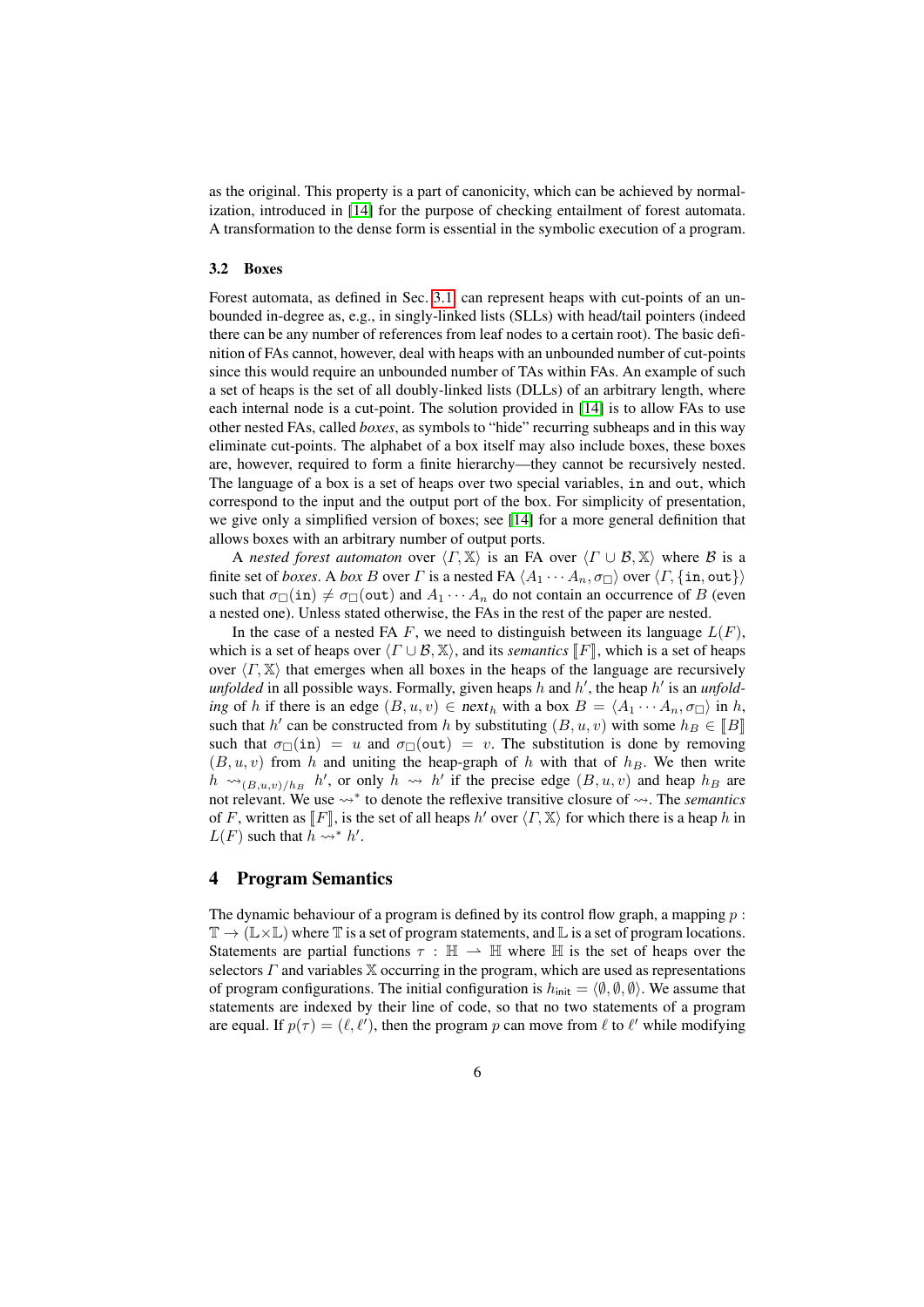the heap h at location  $\ell$  into  $\tau (h)$ . We assume that X contains a special variable pc that always evaluates to a location from  $\mathbb{L}$ , and that every statement updates its value according to the target location. Note that a single program location can have multiple succeeding program locations (which corresponds, e.g., to conditional statements), or no successor (which corresponds to exit points of a program). We use  $src(\tau)$  to denote  $\ell$ and  $tgt(\tau)$  to denote  $\ell'$  in the pair above. Every program p has a designated location  $\ell_{\text{init}}$  called its *entry point* and  $\ell_{\text{err}} \in \mathbb{L}$  called the error location<sup>[2](#page-8-0)</sup>.

A *program path*  $\pi$  in p is a sequence of statements  $\pi = \tau_1 \cdots \tau_n \in \mathbb{T}^*$  such that  $src(\tau_1) = \ell_{init}$ , and, for all  $1 < i \leq n$ , it holds that  $src(\tau_i) = \textit{tgt}(\tau_{i-1})$ . We say that  $\pi$  is *feasible* iff  $\tau_n \circ \cdots \circ \tau_1(h_{\text{init}})$  is defined. The program p is safe if it contains no feasible program path with  $tgt(\tau_n) = \ell_{err}$ . In the following, we fix a program p with locations  $\mathbb{L}$ , variables  $\mathbb{X}$ , and selectors  $\Gamma$ .

# <span id="page-8-1"></span>5 Symbolic Execution with Forest Automata

Safety of the program p is verified using symbolic execution in the domain  $\mathbb F$  of forest automata over  $\langle \Gamma, \mathbb{X} \rangle$ . The program is executed symbolically by iterating abstract execution of program statements and a generalization step. These high-level operations are implemented as sequences of atomic operations and splitting. Atomic operations are functions of the type  $o : \mathbb{F} \to \mathbb{F}$ . Splitting splits a forest automaton F into a set S of forest automata such that  $[[F]] = \bigcup_{F' \in \mathcal{S}} [[F']]$ . Splitting is necessary for some operations since forget automate are not closed under union i.e., some sets of beens expressible by since forest automata are not closed under union, i.e., some sets of heaps expressible by a finite union of forest automata are not expressible by a single forest automaton.

To show an example of sets of heaps not expressible using a single FA, assume that the statement  $x = y \rightarrow$ sel is executed on a forest automaton that encodes cyclic singly linked lists of an arbitrary length where y points to the head of the list. If the list is of length 1, then x will, after execution of the statement, point to the same location as y. If the list is longer, x and y will point to different locations. In the former case, the configuration has a single tree component, with both variables pointing to it. In the latter case, the two variables point to two different components. These two configurations cannot be represented using a single forest automaton.

The symbolic execution explores the program's *abstract reachability tree* (ART). Elements of the tree are forest automata corresponding to sets of reachable configurations at particular program locations. The tree is rooted by the forest automaton  $F_{\text{init}}$  s.t.  $\llbracket F_{\text{init}} \rrbracket = \{h_{\text{init}}\}.$  Every other node is a result of an application of an atomic operation or a split on its parent, and the applied operation is recorded on the tree edge between the two. The atomic operation corresponds to one of the following: symbolic execution of an effect of a program statement, generalization, or an auxiliary meta-operation that modifies the FAs while keeping its semantics (e.g., connects or cuts its components). Splitting appears in the tree as a node with several children connected via edges labelled by a special operation *split*. The said operations are described in more detail in Sec. [7.](#page-12-0)

The tree is expanded starting from the root as follows: First, a symbolic configuration in the parent node is generalized by iterating the following three operations:

<span id="page-8-0"></span> $2^2$  For simplification, we assume checking the error line (un-)reachability property only, which is, anyway, sufficient in most practical cases. For detection of garbage (which is not directly expressible as line reachability), we can extend the formalism and check for garbage after every command, and if a garbage is found, we jump to  $\ell_{err}$ .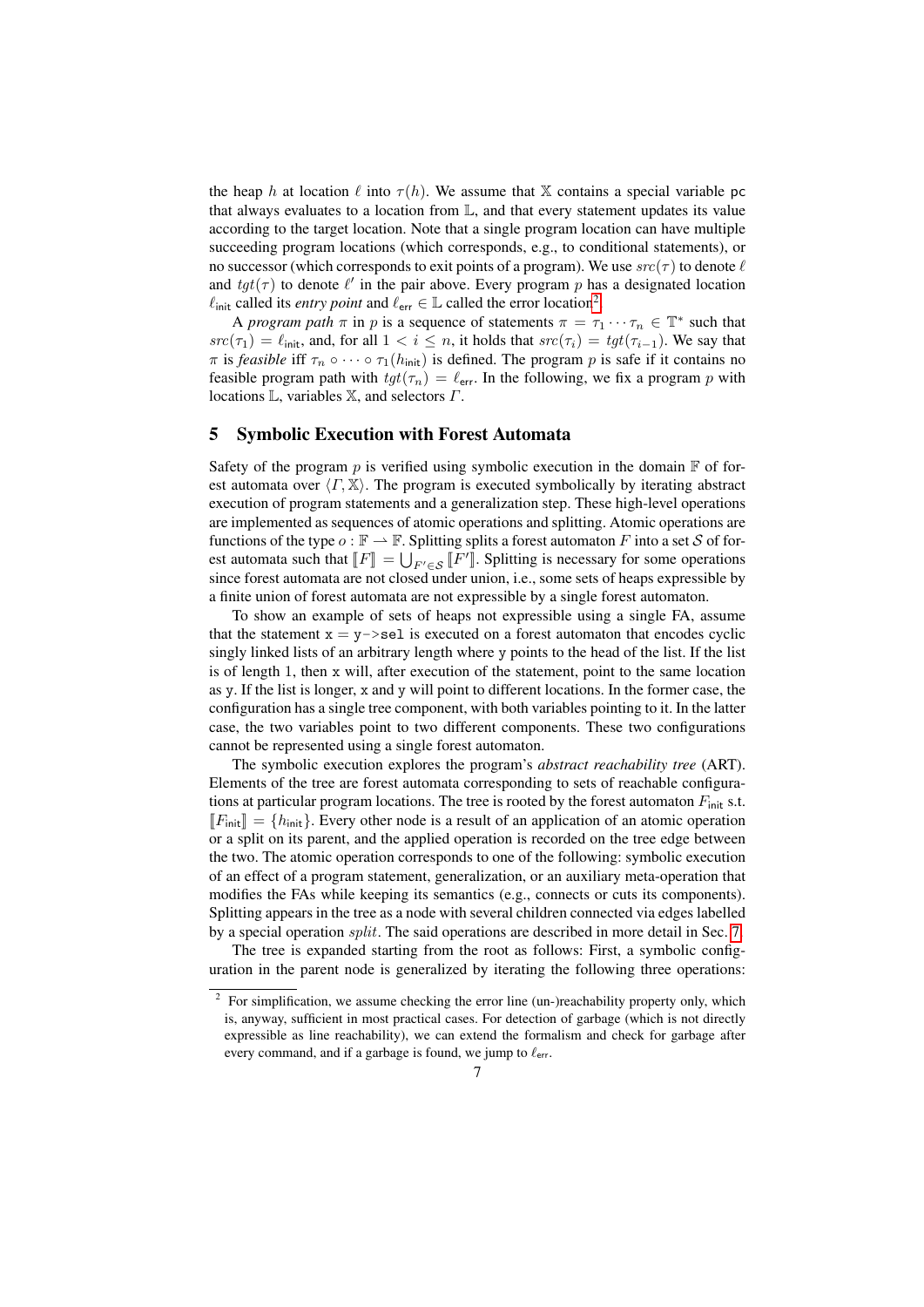(i) transformation to the dense form, (ii) application of regular abstraction over-approximating sets of sub-graphs between cut-points of the represented heaps, (iii) folding boxes to decrease the number of cut-points in the represented heaps, until fixpoint. The transformation into the dense form is performed in order to obtain the most general abstraction in the subsequent step. A configuration where one more loop of the transformation-abstraction-folding sequence has no further effect is called *stable*. Operations implementing effects of statements are then applied on stable configurations. Exploration of a branch is terminated if its last configuration is entailed by a symbolic configuration with the same program location reached previously elsewhere in the tree.

A *symbolic path* is a path between a node and one of its descendants in the ART, i.e., a sequence of FAs and operations  $\omega = F_0 \overline{o_1} F_1 \dots \overline{o_n} F_n$  such that  $F_i = \overline{o_i} (F_{i-1})$ . A *forward run* is a symbolic path where  $F_0 = F_{\text{init}}$ . We write  $\omega_i$  to denote the prefix of  $\omega$ ending by  $F_i$  and  $_i\omega$  to denote its suffix from  $F_i.$  A forward run that reaches  $\ell_{\mathsf{err}}$  is called an *abstract counterexample*. We associate every operation  $o$  with its *exact semantics*  $\hat{o}$ , defined as  $\hat{o}(H) = \bigcup_{h \in H} \{\tau(h)\}\$ if o implements the program statement  $\tau$ , and as the identity for all other operations (operations implementing generalization, splitting, etc.), for a set of heaps H. The *exact execution* of  $\omega$  is a sequence  $h_0 \cdots h_n$  such that  $h_0$  ∈  $\llbracket F_0 \rrbracket$  and  $h_i$  ∈  $\hat{o}(\lbrace h_{i-1} \rbrace) \cap \llbracket F_i \rrbracket$  for  $0 < i \leq n$ . We say that  $\omega$  is *feasible* if it has an exact execution, otherwise it is *infeasible/spurious*. The atomic operations are either semantically precise, or over-approximate their exact semantics, i.e., it always holds that  $\hat{o}(\llbracket F \rrbracket) \subseteq [o(F)]$ . Therefore, if the exploration of the program's ART finds no abstract counterexample, there is no exact counterexample, and the program is safe.

The regular abstraction mentioned above is based on over-approximating sets of reachable configurations using some of the methods described later in Sec. [9.](#page-15-0) The analysis starts with some initial abstraction function, which may, however, be too rough and introduce spurious counterexamples. The main contribution of the present paper is that we are able to analyse abstract counterexamples for spuriousness using the socalled *backward run* (cf. Sec. [8\)](#page-14-0), and if the counterexamples are indeed spurious, we can *refine* the abstraction used to avoid the given spurious error symbolic path, and continue with the analysis, potentially further repeating the analyse-refine steps. We will describe the backward run and abstraction refinement shortly in the following section and give a more thorough description in Sec. [8](#page-14-0) and Sec. [9.](#page-15-0)

#### <span id="page-9-0"></span>5.1 Counterexample Analysis and Abstraction Refinement

Assume that the forward run  $\omega = F_0 \omega_1 F_1 \cdots \omega_n F_n$  is spurious. Then there must be an index  $i > 0$  such that the symbolic path  $i\omega$  is feasible but  $i^{-1}\omega$  is not. This means that the operation  $o_i$  over-approximated the semantics of  $\omega$  and introduced into  $\llbracket F_i \rrbracket$  some heaps that are not in  $\hat{o}_i([F_{i-1}])$  and that are *bad* in the sense that they make  $_i\omega$  feasible. An *interpolant for*  $\omega$  is then a forest automaton  $I_i$  representing the bad heaps of  $\llbracket F_i \rrbracket$ that were introduced into  $\llbracket F_i \rrbracket$  by the over-approximation in  $o_i$  and are disjoint from  $\hat{o}_i(\llbracket F_{i-1} \rrbracket)$ . Formally,

- 1.  $\llbracket I_i \rrbracket \cap \hat{o}_i(\llbracket F_{i-1} \rrbracket) = \emptyset$  and
- 2.  $\omega_i$  is infeasible from all  $h \in [F_i] \setminus [I_i]$ .

In the following, we describe how to use backward run, which reverts operations of the forward run on the semantic level, to check spuriousness of an abstract counterexample. Moreover, we show how to derive interpolants from backward runs reporting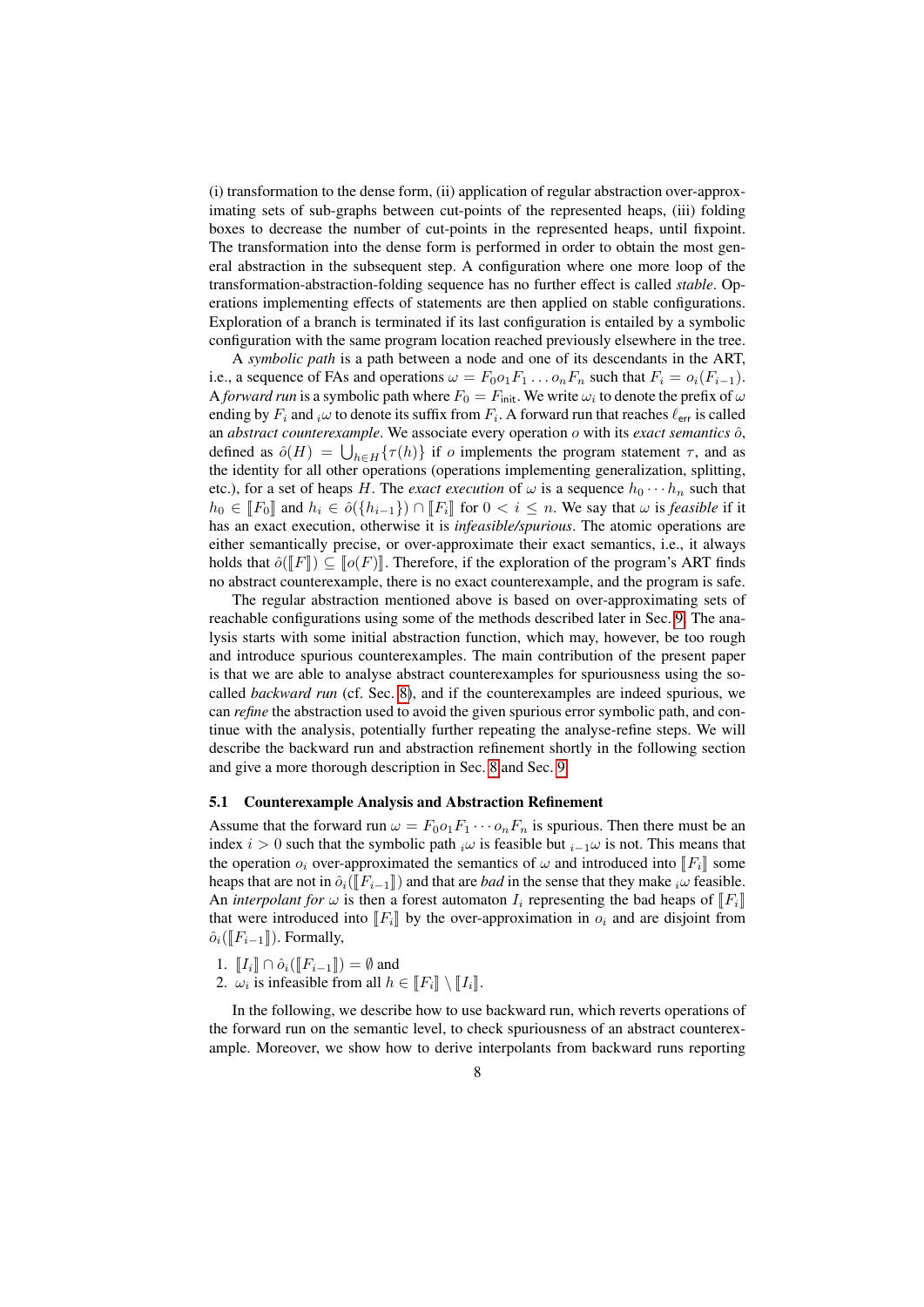spurious counterexamples, and how to use those interpolants to refine the operation of abstraction so that it will not introduce the bad configurations in the same way again. A *backward run* for  $\omega$  is the sequence  $\overline{\omega} = \overline{F}_0 \cdots \overline{F}_n$  such that

1.  $F_n = F_n$  and 2.  $\[\overline{F}_{i-1}\] = \hat{o}_i^{-1}(\[\overline{F}_i]\]) \cap [F_{i-1}]\]$ , that is,  $\overline{F}_{i-1}$  represents the *weakest precondition* of  $\[\overline{F}_i]\]$  w.r.t.  $\hat{o}_i$  that is *localized* to  $\[\overline{F}_{i-1}\]$ .

If there is an  $\overline{F}_i$  such that  $\overline{F}_i$  =  $\emptyset$  (and, consequently,  $\overline{F}_0$  =  $\emptyset$ ,...,  $\overline{F}_{i-1}$  =  $\emptyset$ ), the forward run is spurious. In such a case, an interpolant  $I_i$  for  $\omega$  can be obtained as  $\overline{F}_{i+1}$  where  $i+1$  is the smallest index such that  $\left\| \overline{F}_{i+1} \right\| \neq \emptyset$ . We elaborate on the implementation of the backward run in Sec. [8.](#page-14-0)

We note that our use of interpolants differs from that of McMillan [\[21\]](#page-20-8) in two aspects. First, due to the nature of our backward run, we compute an interpolant overapproximating the source of the suffix of a spurious run, not the effect of its prefix. Second, for simplicity of implementation in our prototype, we do not compute a sequence of localized interpolants but use solely the interpolant obtained from the beginning of the longest feasible suffix of the counterexample for a global refinement. It would also, however, be possible to use the sequence  $F_i, \ldots, F_n$  as localized interpolants.

In Sec. [9,](#page-15-0) we show that using the interpolant  $I_i$ , it is possible to refine regular abstraction  $o_i$  (the only over-approximating operation) to exclude the spurious run. The *progress guarantees* for the next iterations of the CEGAR loop are then the following:

- 1. for any FA F such that  $\llbracket F \rrbracket \subseteq \llbracket F_{i-1} \rrbracket$  that is compatible with  $F_{i-1}$  (as defined in Sec. [6\)](#page-10-0) it holds that  $\llbracket o_i(F) \rrbracket \cap \llbracket I_i \rrbracket = \emptyset$ ,
- 2. forward runs  $\omega' = F'_0 \circ_1 F'_1 \cdots \circ_n F'_n$  such that for all  $1 \leq j \leq n$ ,  $[[F'_i]] \subseteq [[F_i]]$  and  $F'_i$  is compatible with  $F_i$  are excluded from the APT  $F_i'$  is compatible with  $F_i$  are excluded from the ART.

The compatibility intuitively means that boxes are folding the same sub-heaps of represented heaps and that the TA components are partitioning them in the same way.

# <span id="page-10-0"></span>6 Intersection of Forest Automata

The previous section used intersection of semantics of forest automata to detect spuriousness of a counterexample. In this section, we give an algorithm that computes an under-approximation of the intersection of semantics of a pair of FAs, and later give conditions (which are, in fact, met by the pairs of FAs in our backward run analysis) on the intersected FAs to guarantee that the computed intersection is precise.

A simple way to compute the intersection of semantics of two FAs, denoted as ∩, is component-wise, that is, for two FAs  $F = \langle A_1 \cdots A_n, \sigma \rangle$  and  $F' = \langle A'_1 \cdots A'_n, \sigma \rangle$ , we compute the FA  $F \cap F' = \langle (A_1 \cap A'_1) \cdots (A_n \cap A'_n), \sigma \rangle$ —note that the assignments need to be equal. The tree automata product construction for our special kind of tree automata synchronizes on data values and on references. That is, a pair  $(a, b)$  that would be computed by a classical product construction where  $a$  or  $b$  is a reference or a data value is replaced by  $a$  if  $a = b$ , and removed otherwise.

The above algorithm is, however, incomplete, i.e., it only guarantees  $\llbracket F \cap F' \rrbracket \subseteq$  $\llbracket F \rrbracket \cap \llbracket F' \rrbracket$ . To increase the precision, we take into account the semantics of the boxes in the product construction viabling a construction denoted using  $\Box$  When synchronising the product construction, yielding a construction denoted using  $\Box$ . When synchronising two rules in the TA product, we recursively call intersection of forest automata. That is,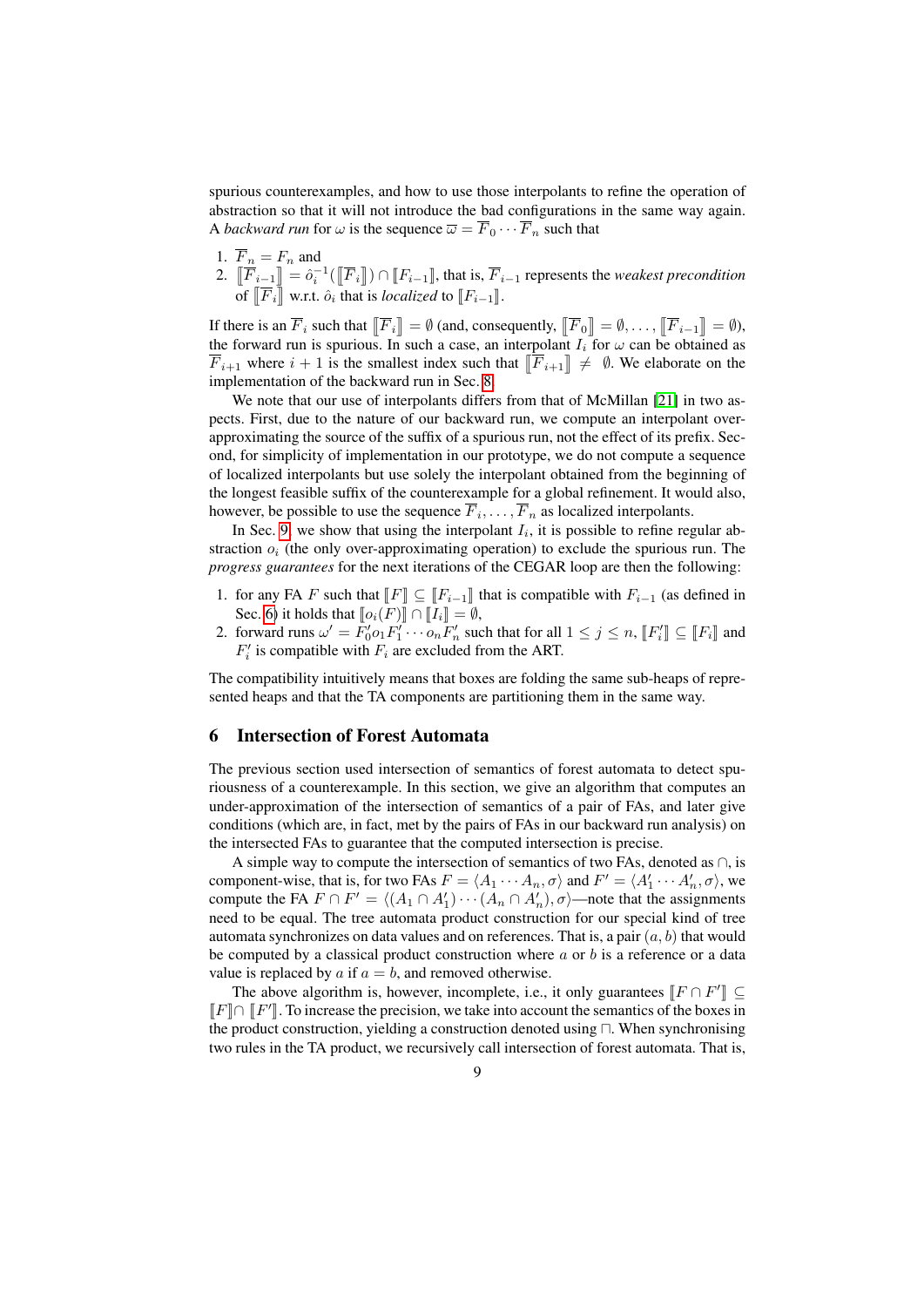we compute the FA  $F \sqcap F'$  in a similar way as  $\cap$ , but replace the tree automata product  $A \cap A'$  by its variant  $A \cap A'$ . For  $A = (Q, q_0, \Delta)$  and  $A' = (Q', q'_0, \Delta')$ , it computes the TA  $A \sqcap A' = (Q \times Q', (q_0, q'_0), \Delta \sqcap \Delta')$  where  $\Delta \sqcap \Delta'$  is built as follows:

$$
\Delta \sqcap \Delta' = \{(q, q') \to \overline{a} \sqcap \overline{a}'((q_1, q'_1), \dots, (q_m, q'_m)) \mid q \to \overline{a}(q_1, \dots, q_m) \in \Delta, q' \to \overline{a}'(q'_1, \dots, q'_m) \in \Delta'\}.
$$

Suppose  $\overline{a} = a_1 \cdots a_m$ ,  $\overline{a}' = a'_1 \cdots a'_m$ , and that there is an index  $0 \le i \le m$  such that if  $j \leq i$ ,  $a_j$  and  $a'_j$  are not boxes, and if  $i < j$ ,  $a_j$  and  $a'_j$  are boxes. The vector of symbols  $\overline{a} \sqcap \overline{a}'$  is created as  $(a_1 \sqcap a'_1) \cdots (a_m \sqcap a'_m)$  if  $a_i \sqcap a'_i$  is defined for all i's, othewise the transition is not created. The symbol  $a_i \sqcap a'_i$  is defined as follows:

1. for  $j \leq i$ ,  $a_j \sqcap a'_j$  is defined as  $a_j$  if  $a_j = a'_j$  and is undefined otherwise, 2. for  $j > i$ ,  $a_j \sqcap a'_j$  is the intersection of FAs (both  $a_j$  and  $a'_j$  are boxes, i.e., FAs).

*Compatibility of forest automata.* For a forest automaton  $F = \langle A_1 \cdots A_n, \sigma \rangle$ , its version with marked components is the FA  $F^D = \langle A_1 \cdots A_n, \sigma \cup \sigma_{\text{root}} \rangle$  where  $\sigma_{\text{root}}$  is the mapping  $\{root_1 \mapsto 1, \ldots, root_n \mapsto n\}$ . The *root variables* root<sub>i</sub> are fresh variables that point to the roots of the tree components in  $L(F)$ .  $\llbracket F^D \rrbracket$  then contains the same heaps as  $\llbracket F \rrbracket$ , but the roots of the components from  $L(F)$  remain visible as they are explicitly marked by the root variables. In other words, the root variables track how the forest decomposition of heaps in  $L(F)$  partitions the heaps from  $\llbracket F \rrbracket$ . By removing the root variables of  $h^D \in [\![F^D]\!]$ , we get the original heap  $h \in [\![F]\!]$ . We call  $h^D$  the component decomposition of  $h$  by  $F$ *component decomposition of* h *by* F.

Using the notion of component decomposition, we further introduce a notion of the *representation* of a heap by an FA. Namely, the *representation* of a box-free heap h by an FA F with  $h \in \llbracket F \rrbracket$  records how F represents h, i.e., (i) how F decomposes h into components, and (ii) how its sub-graphs enclosed in boxes are represented by the boxes. Formally, the representation of h by F is a pair  $repre = (h^D, \{repre_1, \ldots, repre_n\})$ such that  $h^D$  is the component decomposition of h by F, and  $repre_1, \ldots, repre_n$  are obtained from the sequence of unfoldings

$$
h_0 \sim_{(B_1, u_1, v_1)/g_1} h_1 \sim_{(B_2, u_2, v_2)/g_2} \cdots \sim_{(B_n, u_n, v_n)/g_n} h_n
$$

with  $h_0 = h^D$  and  $h_n \in L(F^D)$ , such that for each  $1 \le i \le n$ , repre<sub>i</sub> is (recursively) the representation of  $g_i$  in  $B_i$ .

We write  $[repre]$  to denote  $\{h\}$ , and, for a set of representations R, we let  $[ R ] = \bigcup_{repre \in R} [repre]$ . The set of *representations accepted by a forest automaton* F is the set *Benco*(E) of all representations of beaps from set  $\overline{Repre}(F)$  of all representations of heaps from  $\llbracket F \rrbracket$  by F. We say that a pair of FAs F and F' is *(representation) compatible* iff  $\llbracket F \rrbracket \cap \llbracket F' \rrbracket = \llbracket Repre(F) \cap Repre(F') \rrbracket$ . The compatibility of a pair of EAs intuitively means that for every bean from the semantic compatibility of a pair of FAs intuitively means that for every heap from the semantic intersection of the two FAs, at least one of its representations is shared by them.

**Lemma 1.** For a pair F and F' of compatible FAs, it holds that  $[[F \sqcap F']] = [[F] \cap [[F']]$ .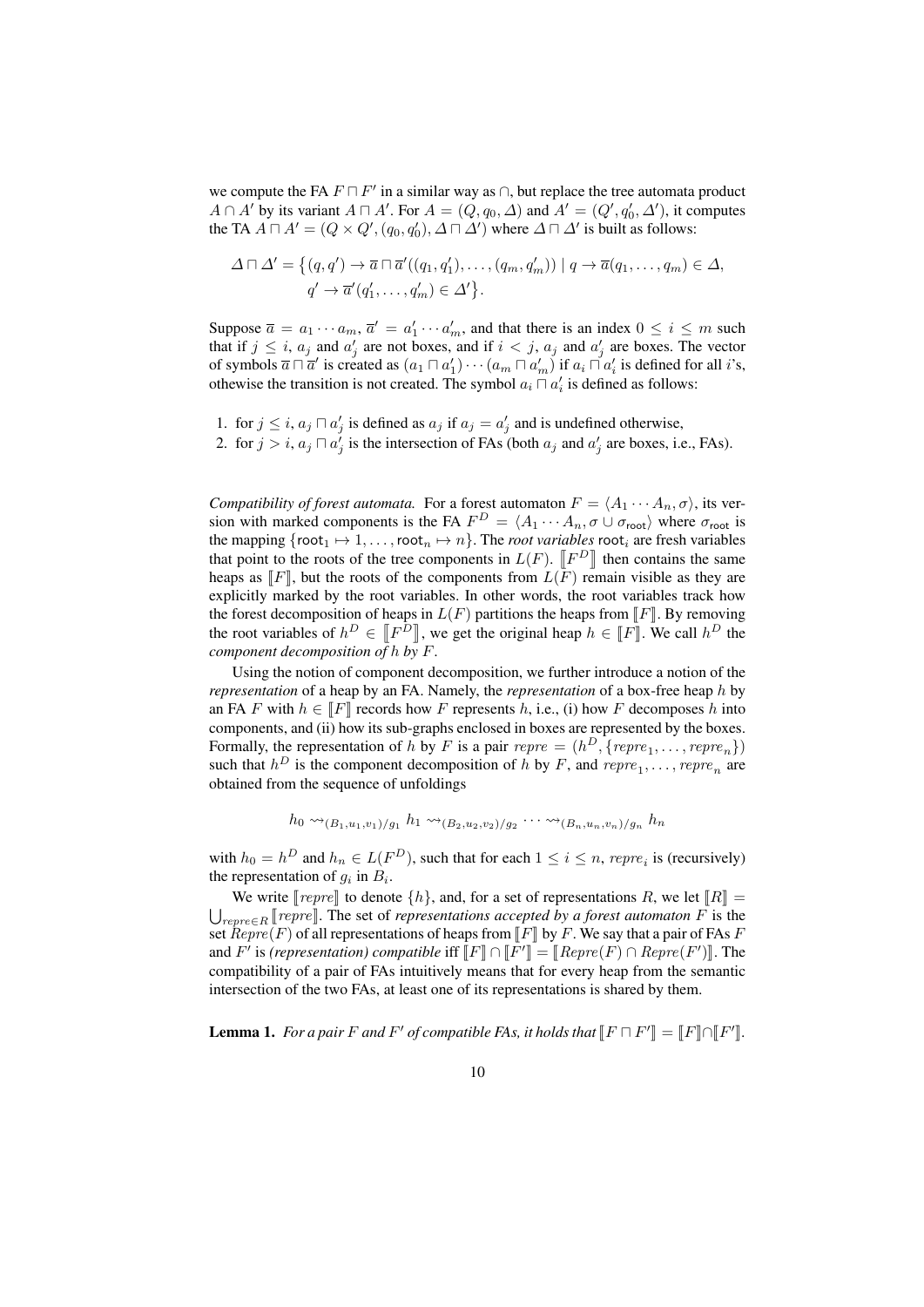# <span id="page-12-0"></span>7 Implementation of the Forward Run

This section describes the operations that are used to implement the forward symbolic execution over FAs. To be able to implement the backward run, we will need to maintain compatibility between the forward run and the so-far constructed part of the backward run. Therefore, we will present the operations used in the forward run mainly from the point of view of their effect on the representation of heaps (in the sense of Sec. [6\)](#page-10-0). Then, in Sec. [8,](#page-14-0) we will show how this effect is inverted in the backward run such that, when starting from compatible configurations, the inverted operations preserve compatibility of the configurations in the backward run with their forward run counterparts.

We omit most details of the way the operations are implementated on the level of manipulations with rules and states of FAs. We refer the reader to [\[14](#page-19-0)[,25\]](#page-20-9) for the details. We note that when we talk about removing a component or inserting a component in an FA, this also includes renaming references and updating assignments of variables. When a component is inserted at position i, all references to  $\overline{j}$  with  $j > i$  are replaced by  $\overline{i+1}$ , including the assignment  $\sigma$  of variables. When a component is removed from position *i*, all references to  $\overline{j}$  with  $j > i$  are replaced by references to  $\overline{j-1}$ .

*Splitting.* Splitting has already been discussed in Sec. [5.](#page-8-1) It splits the symbolic execution into several branches such that the union of the FAs after the split is semantically equal to the original FA. The split is usually performed when transforming an FA into several FAs that have only one variant of a root rule of some of their components. From the point of view of a single branch of the ART, splitting is an operation, denoted further as split, that transforms an FA F into an FA F' s.t.  $[[F']] \subseteq [[F]]$  and  $Repre(F') \subseteq$ <br> $Repre(F')$  Therefore F is compatible with  $F'$  $Repre(F)$ . Therefore, F is compatible with F'.

*Operations modifying component decomposition.* This class of operations is used to implement transformation of FAs to the dense form and as pre-processing steps before the operations of folding, unfolding, and symbolic implementation of program statements. They do not modify the semantics of forest automata, but change the component decomposition of the represented heaps.

- *Connecting of components*. When the j-th component  $A_i$  of a forest automaton  $F$ accepts trees with false roots, then  $A_j$  can be connected to the component that refers to it. Indeed, as such roots are not cut-points, a reference  $\overline{j}$  to them can appear only in a single component, say  $A_k$ , and at most once in every tree from its language (because a false root can have at most one incoming edge). For simplicity, assume that  $A_i$  has only one root state q that does not appear on the right-hand sides of rules. The connection is done by adding the states and rules of  $A_i$  to  $A_k$ , replacing the reference  $\overline{j}$  in the rules of  $A_k$  by q. The j-th component is then removed from F. The previous sequence of actions is denoted as the operation  $connect[j, k, q]$  below.
- *Cutting of a component.* Cutting divides a component with an index j into two. The part of the  $j$ -th component containing the root will accept tree prefixes of the original trees, and the new k-th component will accept their remaining sub-trees. The cutting is done at a state q of  $A_j$ , which appears exactly once in each run (the FA is first transformed to satisfy this). Occurrences of  $q$  at the right-hand sides of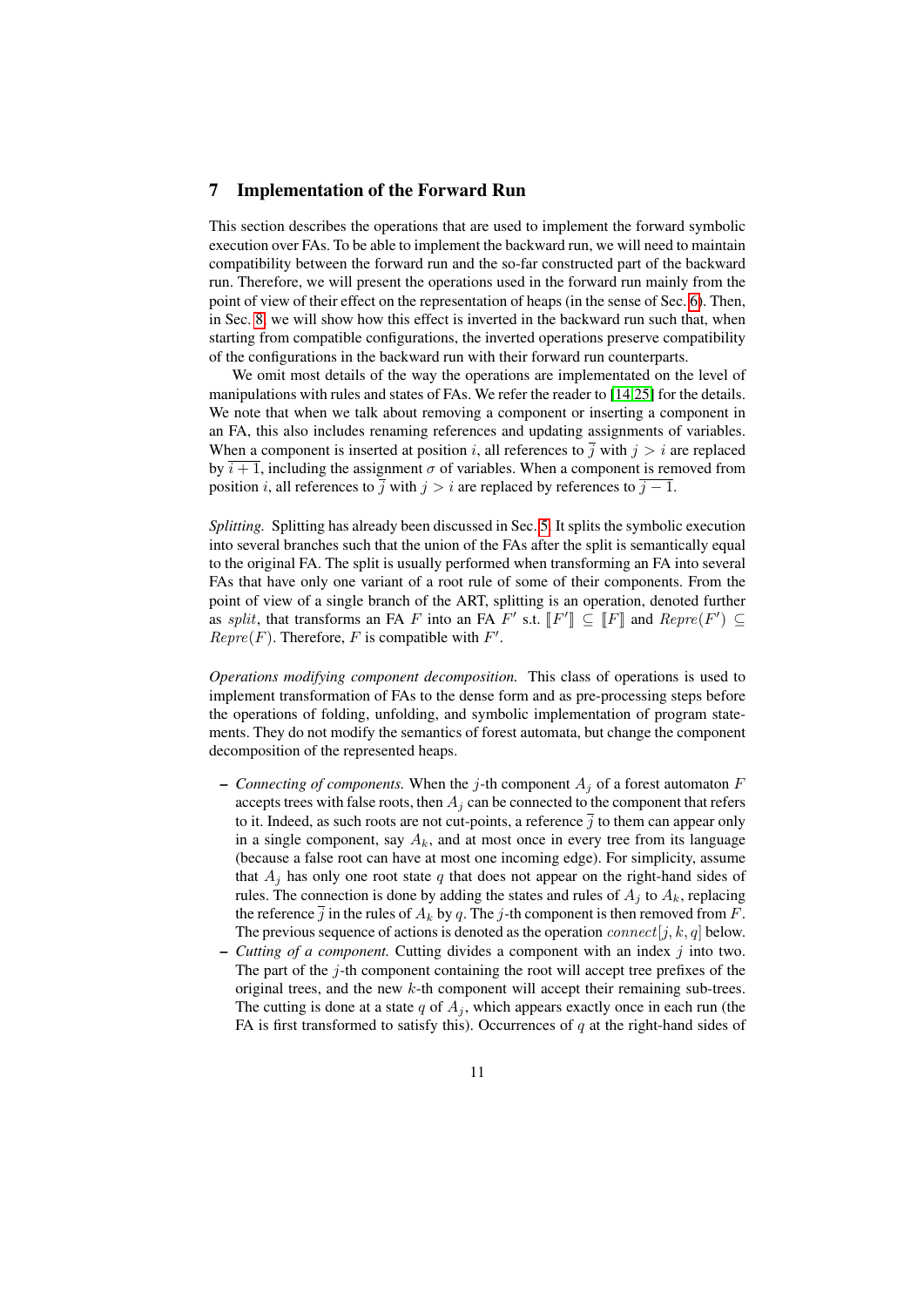rules are replaced by the reference  $\overline{k}$  to the new component, and q becomes the root state of the new component. We denote this operation by  $cut[j, k, q]$ .

– *Swapping of components*. The operation  $swap[j, k]$  swaps the j-th and the k-th component (and renames references and assignments accordingly).

*Folding of boxes.* The folding operation assumes that the concerned FA is first transformed into the form  $F = \langle A_{in} A_2 \cdots A_{n-1} A_{out} A'_1 \cdots A'_m, \sigma \rangle$  by a sequence of splitting, cutting, and swapping. The tuple of TAs  $A_{in}A_2 \cdots A_{n-1}A_{out}$  will then be folded into a new box B with  $A_{in}$  as its input component and  $A_{out}$  as its output. Moreover, the operation is given sets of selectors  $S_{in}$ ,  $S_{out}$  of roots of components in  $A_{in}$  and  $A_{out}$ that are to be folded into B. The box  $B = \langle A_{\text{in}}^B A_2 \cdots A_{n-1} A_{\text{out}}^B, \{\text{in} \mapsto 1, \text{out} \mapsto n\}\rangle$ arises from F by taking  $A_{in}A_2 \cdots A_{n-1}A_{out}$  and by removing selectors that are not in  $S_{\text{in}}$  and  $S_{\text{out}}$  from root rules of  $A_{\text{in}}$  and  $A_{\text{out}}$  to obtain  $A_{\text{in}}^B$  and  $A_{\text{out}}^B$  respectively.

Folding returns the forest automaton  $F' = \langle A'_{in} A'_{out} A'_1 \cdots A'_m, \sigma' \rangle$  that arises from  $F$  as follows. All successors of the roots accepted in  $A_{\text{in}}$  and  $A_{\text{out}}$  reachable over selectors from  $S_{\text{in}}$  and  $S_{\text{out}}$  are removed in  $A'_{\text{in}}$  and  $A'_{\text{out}}$  respectively (since they are enclosed in B). The root of the trees of  $A'_{\text{in}}$  gets an additional edge labelled by B, leading to the reference  $\overline{n}$  (the output port), and the components  $A_2 \cdots A_{n-1}$  are removed (since they are also enclosed in B). This operation is denoted as  $fold[n, S_{in}, S_{out}, B]$ .

*Unfolding of boxes.* Unfolding is called as a preprocessing step before operations that implement program statements in order to expose the selectors accessed by the statement. It is called after a sequence of cutting, splitting, and swapping that changes the forest automaton into the form  $F' = \langle A'_{in} A'_{out} A'_1 \cdots A'_m, \sigma' \rangle$  where trees of  $A'_{in}$  have a reference  $\overline{2}$  to  $A'_{\text{out}}$  accessible by an edge going from the root and labelled by the box  $B$  that is to be unfolded. Furthermore, assume that the box  $B$  is of the form  $\langle A_{\text{in}}^B A_2 \cdots A_{n-1} A_{\text{out}}^B, \{\text{in} \mapsto 1, \text{out} \mapsto n\}\rangle$  and the input and the output ports have outgoing selectors from the sets  $S_{in}$  and  $S_{out}$  respectively. The operation returns the forest automaton F that arises from F' by inserting components  $A_{\text{in}}^B A_2 \cdots A_{n-1} A_{\text{out}}^B$ <br>in between  $A'_{\text{in}}$  and  $A'_{\text{out}}$ , removing the B successor of the root in  $A'_{\text{in}}$ , merging  $A_{\text{in}}^B$ with  $A'_{in}$ , and  $A_{out}^B$  with  $A'_{out}$ . The merging on the TA level consists of merging root transitions of the TAs. We denote this operation as  $unfold[n, S_{in}, S_{out}, B]$ .

*Symbolic execution of program statements.* We will now discuss our symbolic implementation of the most essential statements of a C-like programming language. We assume that the operations are applied on an FA  $F = \langle A_1 \cdots A_n, \sigma \rangle$ .

- $x := \text{malloc}()$ : A new  $(n+1)$ -th component  $A_{new}$  is appended to F s.t. it contains one state and one transition with all selector values set to  $\sigma$  (undef). The assignment  $\sigma(x)$  is set to  $\overline{n+1}$ .
- $x := y \rightarrow \text{sel}$  and  $y \rightarrow \text{sel} := x$ : If  $\sigma(y) = \sigma(\text{undef})$ , the operation moves to the error location. Otherwise, by splitting, cutting, and unfolding,  $F$  is transformed into the form where  $A_{\sigma(y)}$  has only one root rule and the rule has a sel-successor that is a root reference  $\overline{j}$ . The statement  $x := y \rightarrow$ sel then changes  $\sigma(x)$  to  $\overline{j}$ , and y->sel := x changes the reference  $\overline{j}$  in  $A_{\sigma(y)}$  to  $\sigma(x)$ .
- assume(x  $\sim$  y) where  $\sim \in \{ ==, != \}$ : This statement tests the equality of  $\sigma$ (x) and  $\sigma(y)$  and stops the current branch of the forward run if the result does not match  $\sim$ .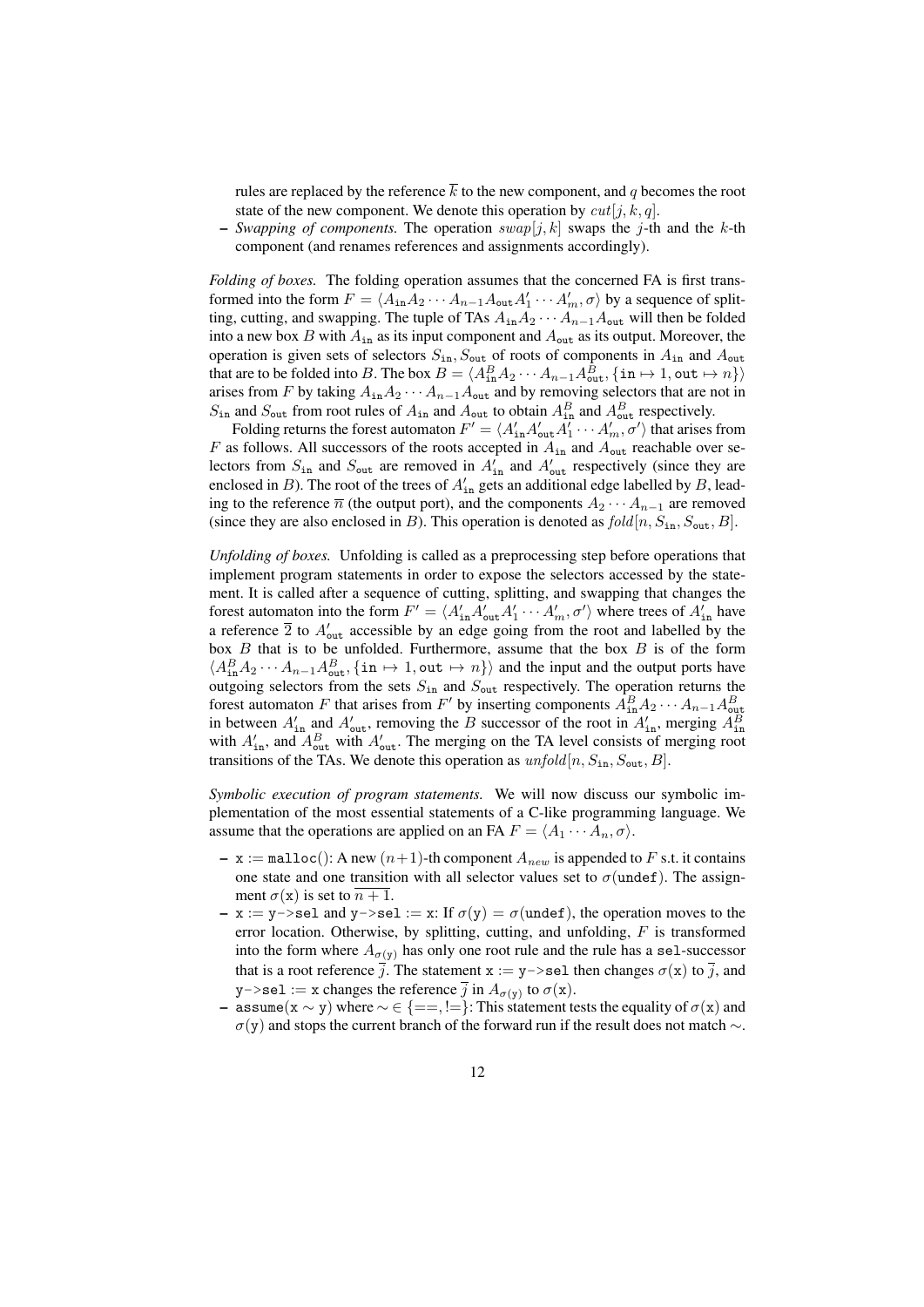- assume(x->data  $\sim$  y->data) where  $\sim$  is some data comparison: We start by unfolding and splitting F into the form where  $A_{\sigma(x)}$  and  $A_{\sigma(y)}$  have only one root rule with exposed data selector. The data values at the data selectors are then compared and the current branch of the forward run is stopped if they do not satisfy ∼. The operation moves to the error locations if  $\sigma(x)$  or  $\sigma(x)$  are equal to  $\sigma(\text{undef})$ .
- $\texttt{-}$  free(x): The component  $A_{\sigma(\textbf{x})}$  is removed, and all references to  $\sigma(\textbf{x})$  are replaced by  $\sigma$ (undef).

The updates are followed by checking that all components are reachable from program variables in order to detect garbage. If some component is not reachable, the execution either moves to the error location, or—if the analysis is set to ignore memory leaks removes the unreachable component and continues with the execution.

*Regular Abstraction.* Regular abstraction is described in Sec. [9.](#page-15-0) It is preceded by a transformation to the dense form by connecting and splitting the FA.

# <span id="page-14-0"></span>8 Inverting Operations in the Backward Run

We now present how we compute the weakest localized preconditions (*inversions* for short) of the operations from Sec. [7](#page-12-0) in the backward run. As mentioned in Sec. [7,](#page-12-0) it is crucial that compatibility with the forward run is preserved. Let  $F_i = o(F_{i-1})$  appear in the forward run and  $\overline{F}_i$  be an already computed configuration in the backward run s.t.  $F_i$  and  $\overline{F}_i$  are compatible. We will describe how to compute  $\overline{F}_{i-1}$  such that it is also compatible with  $F_{i-1}$ .

Inverting most operations is straightforward. The operation  $cut[i, k, q]$  is inverted by connect[k, j, qk] where  $q_k$  is the root state of  $A_k$ , swap[j, k] is inverted by swap[k, j], and *split* is not inverted, i.e.,  $\overline{F}_{i-1} = \overline{F}_i$ .

One of the more difficult cases is *connect* [j, k, q]. Assume for simplicity that k is the index of the last component of  $F_{i-1}$ . Connecting can be inverted by cutting, but prior to that, we need to find *where* the k-th component of  $\overline{F}_i$  should be cut. To find the right place for the cut, we will use the fact that the places of connection are marked by the state q in the FA  $F_i$  from the forward run. We use the tree automata product  $\Box$  from Sec. [6,](#page-10-0) which propagates the information about occurrences of  $q$  to  $F_i$ , to compute the product of the k-th component of  $F_i$  and the k-th component of  $F_i$ . We replace the k-th component of  $\overline{F}_i$  by the product, which results in an intermediate FA  $\overline{F}'_i$  $i<sub>i</sub>$ . The product states with the first component  $q$  now mark the places where the forward run connected the components (they were leaves referring to the  $k$ -th component). This is where the backward run will cut the components to revert the connecting. Before that, though, we replace the mentioned product states with  $q$  by a new state  $q'$ . This replacement does not change the language because  $q$  was appearing exactly once in every run (because in the forward run, it is the root state of the connected component that does not appear on the right-hand sides of rules), therefore, a product state with  $q$  can appear at most once in every run of the product too. Finally, we compute  $\overline{F}_{i-1}$  as  $cut[k, j, q']$   $(\overline{F}_{i}^{j})$  $\binom{n}{i}$ .

Folding is inverted by unfolding and vice versa. Namely,  $fold[n, S_{in}, S_{out}, B]$  is inverted by  $unfold[n, S_{\text{in}}, S_{\text{out}}, B]$  and  $unfold[n, S_{\text{in}}, S_{\text{out}}, B]$  by  $fold[n, S_{\text{in}}, S_{\text{out}}, B']$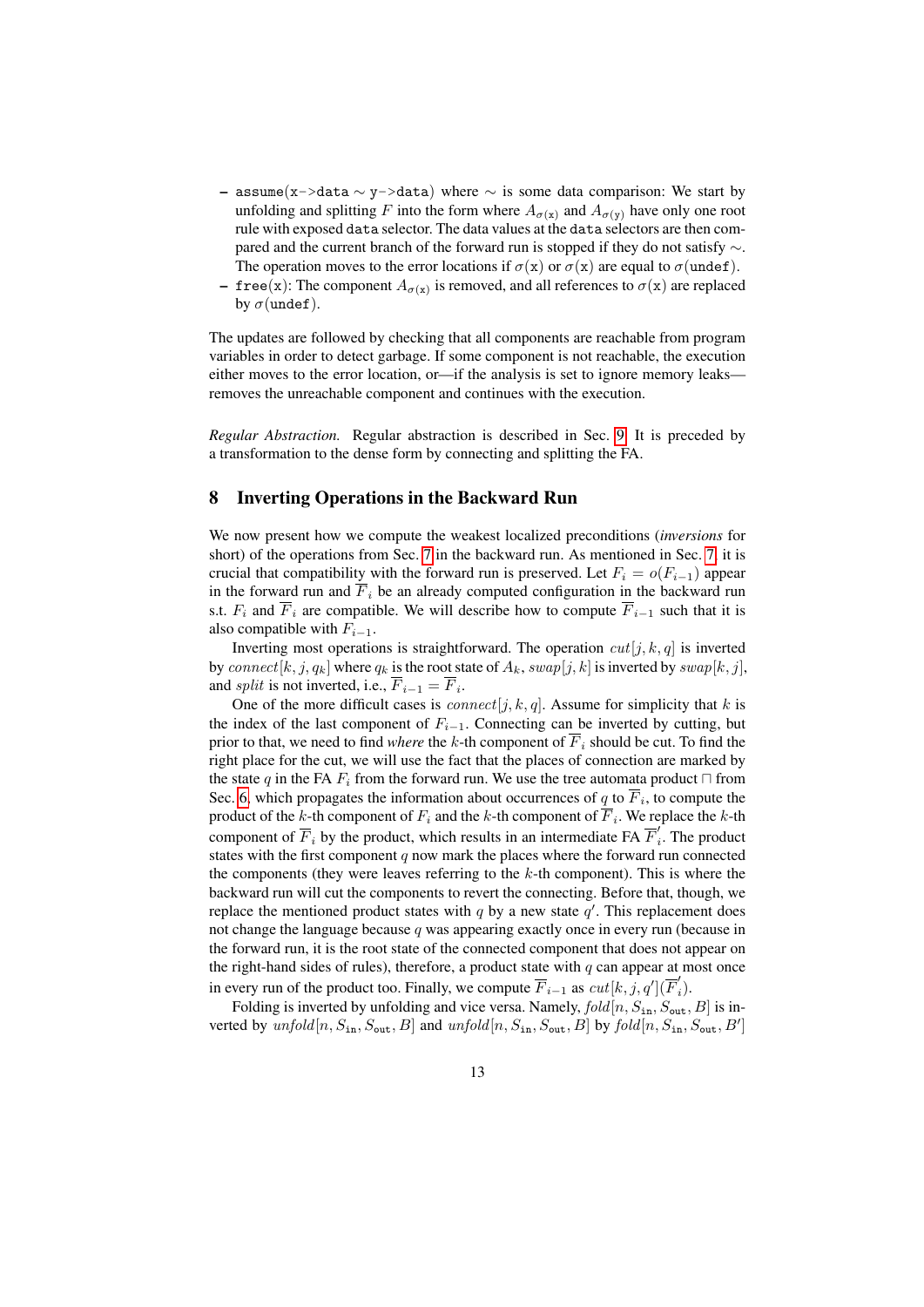where the box  $B'$  folded in the backward run might be semantically smaller than  $B$ (since the backward run is returning with a subset of configurations of the forward run).

Regular abstraction is inverted using the intersection construction from Sec. [6.](#page-10-0) That is, if  $o_i$  is a regular abstraction, then  $F_{i-1} = F_i \sqcap F_{i-1}$ .

Finally, inversions of abstract statements compute the FA  $\overline{F}_{i-1} = \langle \overline{A}'_1 \cdots \overline{A}'_n, \overline{\sigma}' \rangle$ from  $\overline{F}_i = \langle \overline{A}_1 \cdots \overline{A}_m, \overline{\sigma} \rangle$  and  $F_{i-1} = \langle A_1 \cdots \overline{A}_n, \sigma \rangle$  as follows:

- x = malloc(): We obtain  $\overline{F}_{i-1}$  from  $\overline{F}_i$  by removing the j-th TA, for  $\overline{\sigma}(\mathbf{x}) = \overline{j}$ . The value of  $\bar{\sigma}'(x)$  is set to  $\sigma(x)$ .
- $x := y \rightarrow \text{sel: Inversion is done by setting } \bar{\sigma}'(x)$  to the value of  $\sigma(x)$  from  $F_{i-1}$ .
- $-$  y->sel := x: The target of the sel-labelled edge from the root of  $A_{\bar{\sigma}'(y)}$  is set to its target in  $A_{\sigma(y)}$ .
- assume(...): Tests do not modify FAs and as we are returning with a subset of configurations from the forward run, they do not need to be inverted, i.e.,  $F_{i-1} = F_i$ .
- free(x): First, the component of  $F_{i-1}$  at the index  $\sigma(x)$ , which was removed in the forward run, is inserted at the same position in  $\overline{F}_i$ , and  $\overline{\sigma}'(x)$  is set to that position. Then we must invert the rewriting of root references pointing to  $\sigma(x)$  to  $\sigma$ (undef) done by the forward run. For this, we compute the  $\Box$  forest automata product from Sec. [6](#page-10-0) with  $F_{i-1}$ , but modified so that instead of discarding reached pairs  $(\sigma(\text{under}), \sigma(x))$ , it replaces them by  $\sigma(x)$ . Intuitively, the references to x are still present at  $F_{i-1}$ , so their occurrences in the product mark the occurrences of references to undef that were changed to point to undef by  $free(x)$ . The modified product therefore redirects the marked root references to undef back to x.

*The role of compatibility in the backward run.* Inversions of regular abstraction, component connection, and  $free(x)$ , use the TA product construction  $\Box$  from Sec. [6.](#page-10-0) The precision of all intersection and product computations in the backward run depends on the compatibility of the backward and forward run. Inverting the program statements also depends on the compatibility of the backward and forward run. Particularly, inversions of  $x := y$ ->sel and y->sel := x use indices of components from  $F_{i-1}$ . They therefore depend on the property that heaps from  $\overline{F}_i$  are decomposed into components in the same way. The compatibility is achieved by inverting every step of folding and unfolding, and every operation of connecting, cutting, and swapping of components.

# <span id="page-15-0"></span>9 Regular Abstractions over Forest Automata

Our abstraction over FAs is based on automata abstraction from the framework of *abstract regular tree model checking* (ARTMC) [\[10\]](#page-19-2). This framework comes with two abstractions for tree automata, *finite height abstraction* and *predicate abstraction*. Both of them are based on merging states of a tree automaton that are equivalent according to a given equivalence relation. Formally, given a tree automaton  $A = (Q, q_0, \Delta)$ , its abstraction is the TA  $\alpha(A) = (Q/\sim, [q_0] \sim, \Delta_{\sim})$  where  $\sim$  is an equivalence relation on  $Q$ ,  $Q/\sim$  is the set of ∼'s equivalence classes,  $[q_0]_{\sim}$  denotes the equivalence class of  $q_0$ , and  $\Delta_{\sim}$  arises from  $\Delta$  by replacing occurrences of states in transitions by their equivalence classes. It holds that  $|Q/\sim| \leq |Q|$  and  $L(A) \subseteq L(\alpha(A)).$ 

*Finite height abstraction* is a function  $\alpha_h$  that merges states with languages equivalent up to a given tree height  $h$ . Formally, it merges states of  $A$  according to the equivalence relation  $\sim^h$  defined as follows:  $q_1 \sim^h q_2 \Leftrightarrow L^{\leq h}(A, q_1) = L^{\leq h}(A, q_2)$  where  $L^{\leq h}(A,q)$  is the language of tree prefixes of trees from of  $L(A,q)$  up to the height h.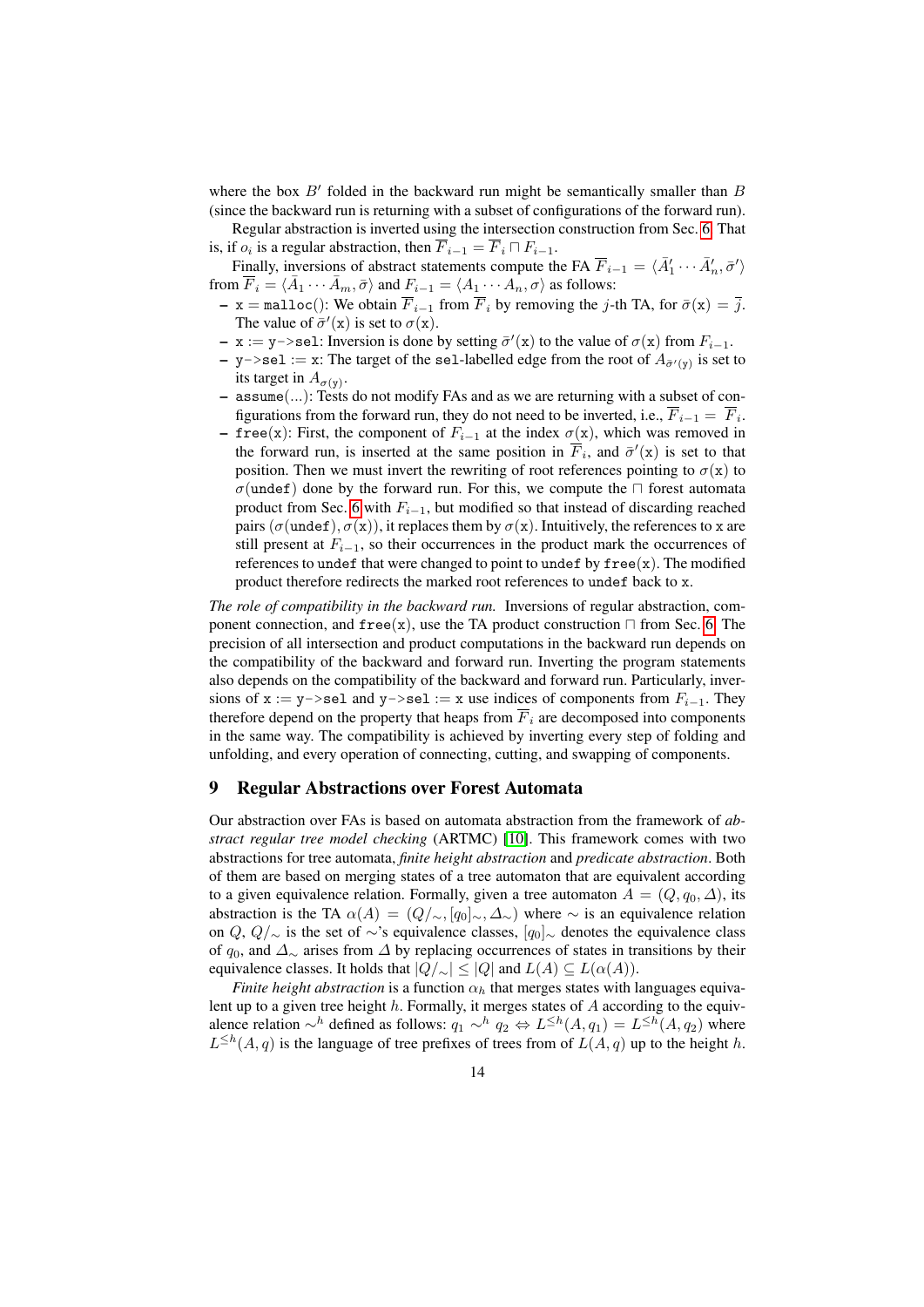*Predicate language abstraction* is a function  $\alpha$ [P] parameterized by a set of predicate languages  $\mathcal{P} = \{P_1, \ldots, P_n\}$  represented by tree automata. States are merged according to the equivalence  $q \sim_{\mathcal{P}} q'$  which holds for the two states if their languages  $L(A, q)$ and  $L(A, q')$  intersect with the same subset of predicate languages from  $P$ .

*Abstraction on forest automata.* We extend the abstractions from ARTMC to FAs by applying the abstraction over TAs to the components of the FAs. Formally, let  $\alpha$ be a tree automata abstraction. For an FA  $F = \langle A_1 \cdots A_n, \sigma \rangle$ , we define  $\alpha(F) =$  $\langle \alpha(A_1)\cdots \alpha(A_n), \sigma \rangle$ . Additionally, in the case of predicate abstraction, which uses automata intersection to annotate states by predicate languages, we use the intersection operator  $\Box$  from Sec. [6,](#page-10-0) which descends recursively into boxes, and it is thus more precise from the point of view of the semantics of FAs. Since the abstraction only overapproximates languages of the individual components, it holds that  $\llbracket F \rrbracket \subset \llbracket \alpha(F) \rrbracket$  and  $Repre(F) \subseteq Repre(\alpha(F))$ —and so F and  $\alpha(F)$  are compatible.

*Abstraction refinement.* The finite height abstraction may be refined by simply increasing the height  $h$ . Advantages of finite height abstraction include its relative simplicity and the fact that the refinement does not require counterexample analysis. A disadvantage is that the refinement by increasing the height is quite rough. Moreover, the cost of computing in the abstract domain rises quickly with increasing the height of the abstraction as exponentially more concrete configurations may be explored before the abstraction closes the analysis of a particular branch. The finite height abstraction was used—in a specifically fine-tuned version—in the first versions of FORESTER [\[14](#page-19-0)[,16\]](#page-19-1), which successfully verified a number of benchmarks, but the refinement was not sufficiently flexible to prove some more challenging examples.

Predicate abstraction, upon which we build in this paper, offers the needed additional flexibility. It can be refined by adding new predicates to  $\mathcal P$  and it gives strong guarantees about excluding counterexamples. In ARTMC, interpolants in the form of tree automata  $I_i$  are extracted from spurious counterexamples in the way described in Sec. [5.1.](#page-9-0) The interpolant is then used to refine the abstraction so that the spurious run is excluded from the program's ART.

The guarantees shown to hold in [\[10\]](#page-19-2) on the level of TAs are the following. Let A and  $I = (Q, q_0, \Delta)$  be two TAs and let  $\mathcal{P}(I) = \{L(I, q) | q \in Q\}$  denote the set of languages of states of I. Then, if  $L(A) \cap L(I) = \emptyset$ , it is guaranteed that  $L(\alpha(p(I)|(A))) \cap$  $L(I) = \emptyset$ . That is, when the abstraction is refined with languages of all states of I, it will exclude  $L(I)$ —unless applied on a TA whose language is already intersecting  $L(I)$ .

We can generalize the result of [\[10\]](#page-19-2) to forest automata in the following way, implying the progress guarantees of CEGAR described in Section [5.1.](#page-9-0) For a forest automaton  $F = \langle A_1 \cdots A_n, \sigma \rangle$ , let  $\mathcal{P}(F) = \bigcup_{i=1}^n \mathcal{P}(A_i)$ .

**Lemma 2.** *Let* F *and* I *be* FAs *s.t.* I *is compatible with*  $\alpha$ [P](F) *and*  $\llbracket F \rrbracket \cap \llbracket I \rrbracket = \emptyset$ *. Then*  $\llbracket \alpha[\mathcal{P} \cup \mathcal{P}(I)](F) \rrbracket \cap \llbracket I \rrbracket = \emptyset$ .

We note that the lemma still holds if  $P(I)$  is replaced by  $P(A_i)$  only where  $A_i$  is the *i*-th component of I and  $L(A_i \sqcap A'_i) = \emptyset$  for the *i*-th component  $A'_i$  of  $\alpha(p)(F)$ .

# <span id="page-16-0"></span>10 Experiments

We have implemented our counterexample analysis and abstraction refinement as an extension of FORESTER and evaluated it on a set of C programs manipulating singly-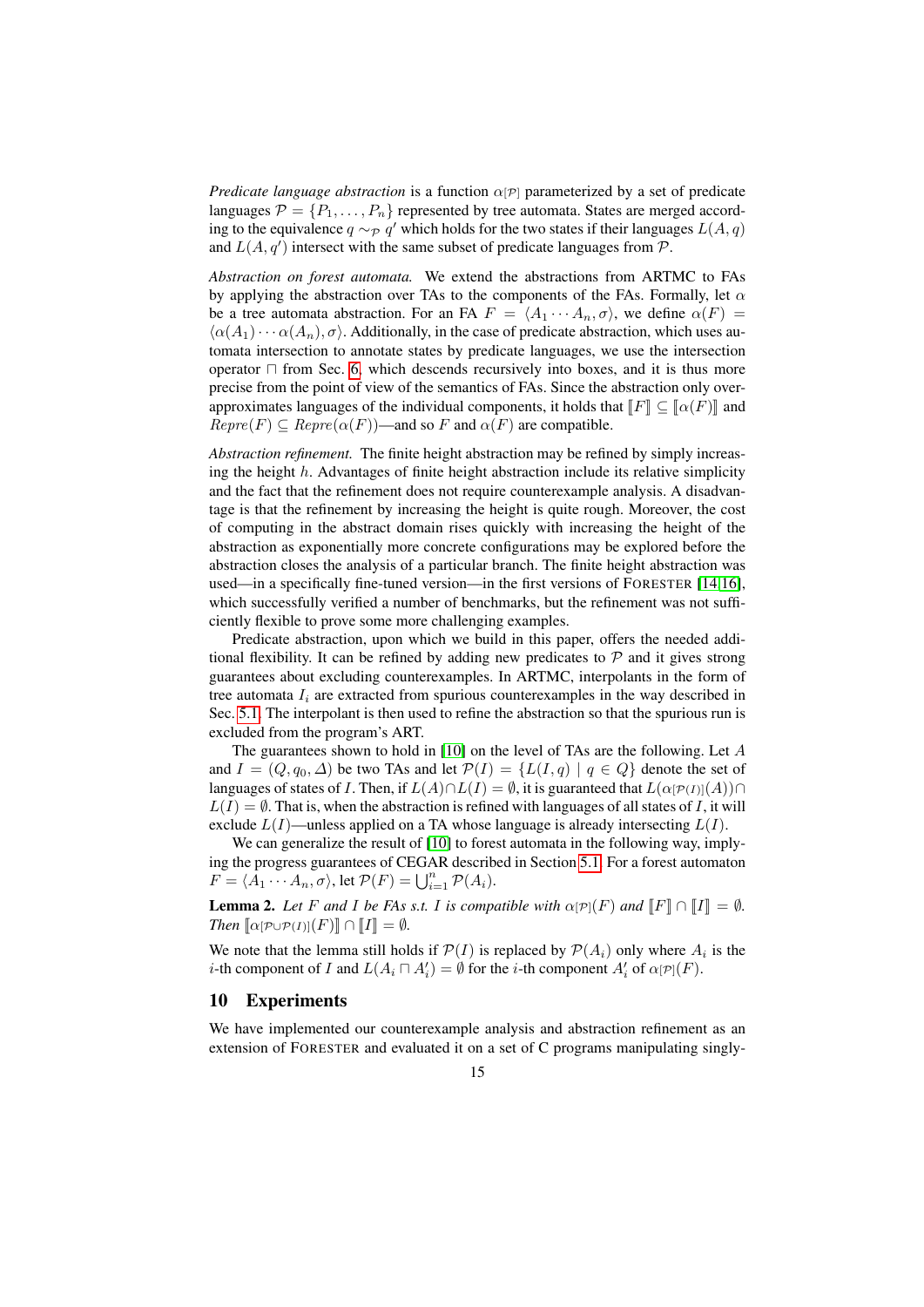<span id="page-17-0"></span>Table 1. Results of experiments.

| Program            | Status   LoC |     | Time [s] Refnm Preds |                |                | Program            | <b>Status</b> |     | $LoC$ Time [s] Refnm Preds |                |                |
|--------------------|--------------|-----|----------------------|----------------|----------------|--------------------|---------------|-----|----------------------------|----------------|----------------|
| SLL (delete)       | safe         | 33  | 0.02                 | $\Omega$       | $\Omega$       | DLL (rev)          | safe          | 39  | 0.70                       | $\Omega$       | $\overline{0}$ |
| SLL (bubblesort)   | safe         | 42  | 0.02                 | $\overline{0}$ | $\Omega$       | <b>CDLL</b>        | safe          | 32  | 0.02                       | $\Omega$       | $\overline{0}$ |
| SLL (insersort)    | safe         | 36  | 0.04                 | $\Omega$       | $\Omega$       | DLL (insersort)    | safe          | 42  | 0.56                       | $\Omega$       | $\Omega$       |
| <b>SLLOfCSLL</b>   | safe         | 47  | 0.02                 | $\Omega$       | $\Omega$       | <b>DLLOfCDLL</b>   | safe          | 54  | 1.76                       | $\Omega$       | $\overline{0}$ |
| SLL01              | safe         | 70  | 1.20                 | $\overline{1}$ | $\mathbf{1}$   | DLL01              | safe          | 73  | 0.65                       | $\overline{2}$ | $\overline{2}$ |
| <b>CircularSLL</b> | safe         | 49  | 3.57                 | 3              | 3              | <b>CircularDLL</b> | safe          | 52  | 37.22                      | 18             | 24             |
| OptPtrSLL          | safe         | 59  | 1.90                 | 3              | 3              | OptPtrDLL          | safe          | 62  | 1.87                       | 5              | 5              |
| <b>OueueSLL</b>    | safe         | 71  | 11.32                | 10             | 10             | <b>OueueDLL</b>    | safe          | 74  | 44.68                      | 14             | 14             |
| <b>GBSLL</b>       | safe         | 64  | 0.84                 | 3              | 3              | <b>GBDLL</b>       | safe          | 71  | 1.89                       | $\overline{4}$ | $\overline{4}$ |
| <b>GBSLLSent</b>   | safe         | 68  | 0.85                 | 3              | 3              | <b>GBDLLSent</b>   | safe          | 75  | 2.19                       | $\overline{4}$ | $\overline{4}$ |
| <b>RGSLL</b>       | safe         | 72  | 14.41                | 22             | 38             | <b>RGDLL</b>       | safe          | 76  | 78.76                      | 26             | 26             |
| WBSLL              | safe         | 62  | 0.84                 | 5              | 5              | WBDLL              | safe          | 71  | 1.37                       | 7              | $\overline{7}$ |
| <b>SortedSLL</b>   | safe         | 76  | 227.12               | 15             | 15             | <b>SortedDLL</b>   | safe          | 82  | 36.67                      | 11             | 11             |
| <b>EndSLL</b>      | safe         | 45  | 0.07                 | $\overline{2}$ | $\overline{2}$ | <b>EndDLL</b>      | safe          | 49  | 0.10                       | 3              | $\overline{3}$ |
| <b>TreeRB</b>      | error        | 130 | 0.08                 | $\Omega$       | $\Omega$       | <b>TreeWB</b>      | error         | 125 | 0.05                       | $\Omega$       | $\overline{0}$ |
| TreeCnstr          | safe         | 52  | 0.31                 | $\overline{0}$ | $\Omega$       | <b>TreeCnstr</b>   | error         | 52  | 0.03                       | $\overline{0}$ | $\overline{0}$ |
| <b>TreeOfCSLL</b>  | safe         | 109 | 0.57                 | $\overline{0}$ | $\Omega$       | <b>TreeOfCSLL</b>  | error         | 109 | 0.56                       | $\mathbf{1}$   | 3              |
| TreeStack          | safe         | 58  | 0.20                 | $\Omega$       | $\Omega$       | <b>TreeStack</b>   | error         | 58  | 0.01                       | $\Omega$       | $\overline{0}$ |
| TreeDsw            | safe         | 72  | 1.87                 | $\Omega$       | $\Omega$       | <b>TreeDsw</b>     | error         | 72  | 0.02                       | $\overline{0}$ | $\overline{0}$ |
| <b>TreeRootPtr</b> | safe         | 62  | 1.43                 | $\overline{0}$ | $\Omega$       | <b>TreeRootPtr</b> | error         | 62  | 0.17                       | $\overline{2}$ | 6              |
| SkipList           | safe         | 84  | 3.36                 | $\Omega$       | $\Omega$       | <b>SkipList</b>    | error         | 84  | 0.08                       | $\mathbf{1}$   | $\mathbf{1}$   |

and doubly-linked list, trees, skip-lists, and their combinations. We were able to analyse all of them fully automatically without any need to supply manually crafted predicates nor any other manual aid. The test cases are described in detail in App. [A.](#page-21-0)

We present our experimental results in Table [1.](#page-17-0) The table gives for each test case its name, information whether the program is safe or contains an error, the number of lines of code, the time needed for the analysis, the number of refinements, and, finally, the number of predicates learnt during the abstraction refinement. The experiments were performed on a computer with Intel Core i5@2.50 GHz CPU and 8 GiB of memory running the Debian Sid OS with the Linux kernel.

Some of the test cases consider dynamic data structures without any data stored in them, some of them data structures storing finite-domain data. Such data can be a part of the data structure itself, as, e.g., in red-black trees, they can arise from some finite data abstraction, or they are also sometimes used to mark some selected nodes of the data structure when checking the way the data structure is changed by a given algorithm (e.g., one can check whether an arbitrarily chosen successive pair of nodes of a list marked red and green is swapped when the list is reversed—see e.g. [\[10\]](#page-19-2)).

As the results show, some of our test cases do not need refinement. This is because the predicate abstraction is *a priori* restricted in order to preserve the forest automata "interconnection graph" [\[16\]](#page-19-1), which roughly corresponds to the reachability relation among variables and cut-points in the heaps represented by a forest automaton (an approach used already with the finite height abstraction in former versions of FORESTER).

Table [1](#page-17-0) also provides a comparison with the previous version of FORESTER from [\[16\]](#page-19-1). In particular, the highlighted cases are not manageable by that versions of FORESTER. These cases can be split into two classes. In the first class there are safe programs where the initial abstraction is too coarse and introduces spurious counterexamples, and the abstraction thus needs to be refined. The other class consists of programs containing a real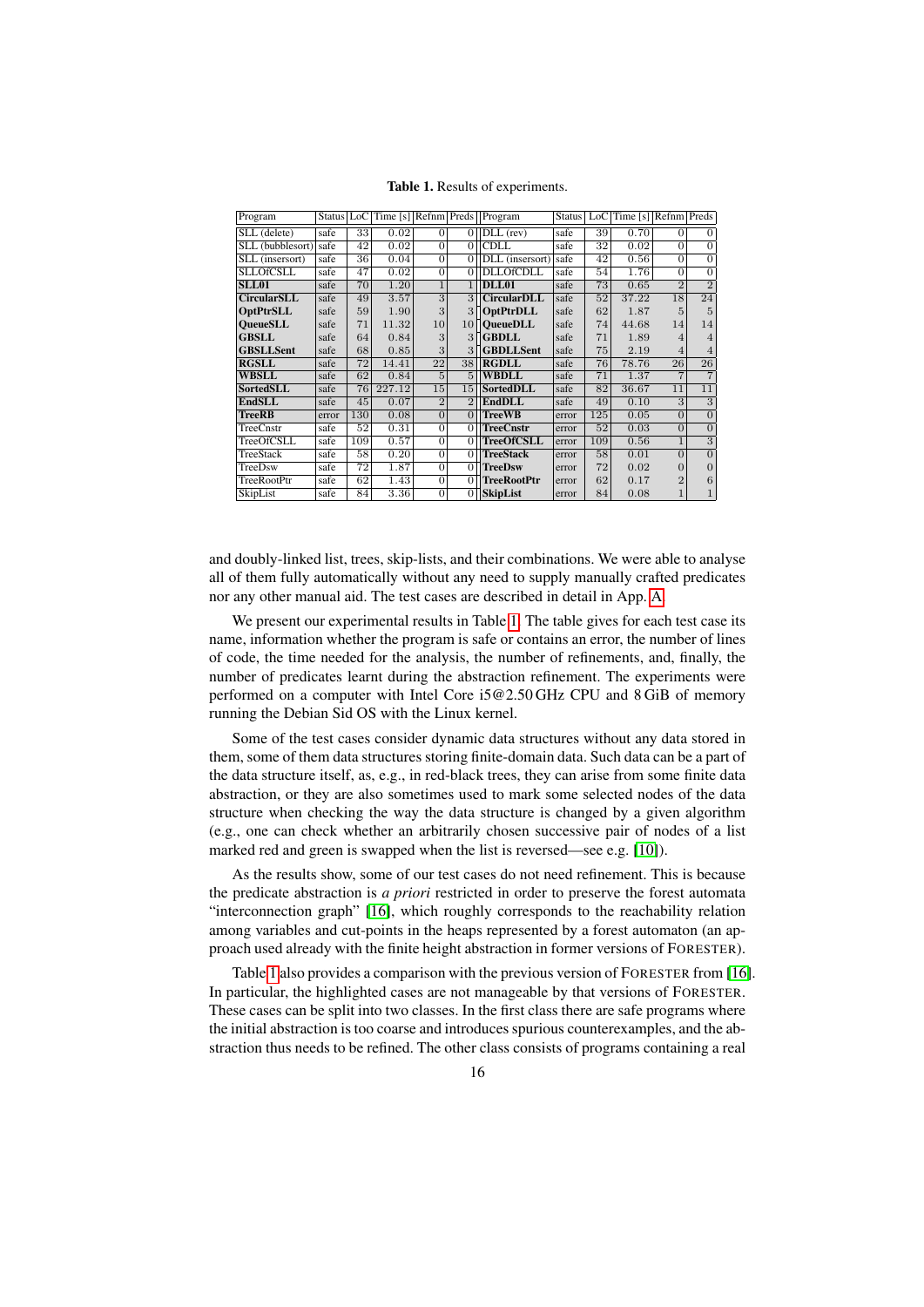error (which could not be confirmed without the backward run). The times needed for analysis are comparable in both versions of FORESTER.

To illustrate a typical learnt predicate, let us consider the test case *GBSLL*. This program manipulates a list with nodes storing two data values, green and blue, for which it holds that a green node is always followed by a blue one. The program also contains a tester code to test this property. FORESTER first learns two predicates describing particular violations of the property:  $(1)$  a green node is at the end of the list and  $(2)$  there are two green nodes in a row. After that, FORESTER derives a general predicate representing all lists with the needed invariant, i.e, a green node is followed by a blue one. The program is then successfully verified.

Another example comes from the analysis of the program *TreeCSLL*, which creates and deletes a tree where every tree node is also the head of a circular list. It contains an undefined pointer dereference error in the deletion of the circular lists. FORESTER first finds a spurious error (an undefined pointer dereference too) in the code that creates the circular lists. In particular, the abstraction introduces a case in which a tree node that is also the head of a list needs not be allocated, and an attempt of accessing its next selector causes an undefined pointer dereference error. This situation is excluded by the first refinement, after which the error within the list deletion is correctly reported. Notice that, in this case, the refinement learns a property of the shape, not a property over the stored data values. The ability to learn shape as well as data properties (as well as properties relating shape with data) using a uniform mechanism is one the features of our method which distinguishes it from most of the related work.

# 11 Discussion and Future Work

Both the described forward and backward symbolic execution are quite fast. We believe that the efficiency of the backward run (despite the need of computing expensive automata products) is to a large degree because it inverts unfolding (by folding). Backward run is therefore carried out with configurations encoded in a compact folded form.

FORESTER was not able to terminate on a few tree benchmarks. For a program manipulating a red-black tree using the rebalancing procedures, the initial forward run did not terminate. For another tree-based implementation of a set that includes a tester code checking full functional correctness, the CEGAR did not learn the right predicates despite many refinements. The non-termination of the forward run is probably related to the initial restrictions of the predicate abstraction. Restricting the abstraction seems to be harmful especially in the case of tree structures. If the abstraction remembers unnecessary fine information about tree branches, the analysis will explore exponentially many variants of tree structures with different branches satisfying different properties. The scenario where CEGAR seems to be unable to generalize is related to the splitting of the symbolic execution. The symbolic runs are then too specialised and CEGAR learns a large number of too specialised predicates from them (which are sometimes irrelevant to the "real" cause of the error).

A closer examination and resolution of these issues is a part of our future work. Allowing the abstraction more freedom is mostly an implementation issue, although nontrivial to achieve in the current implementation of FORESTER. Resolving the issue of splitting requires to cope with the domain of forest automata not being closed under union. This is possible, e.g., by modifying the definition of the FA language, which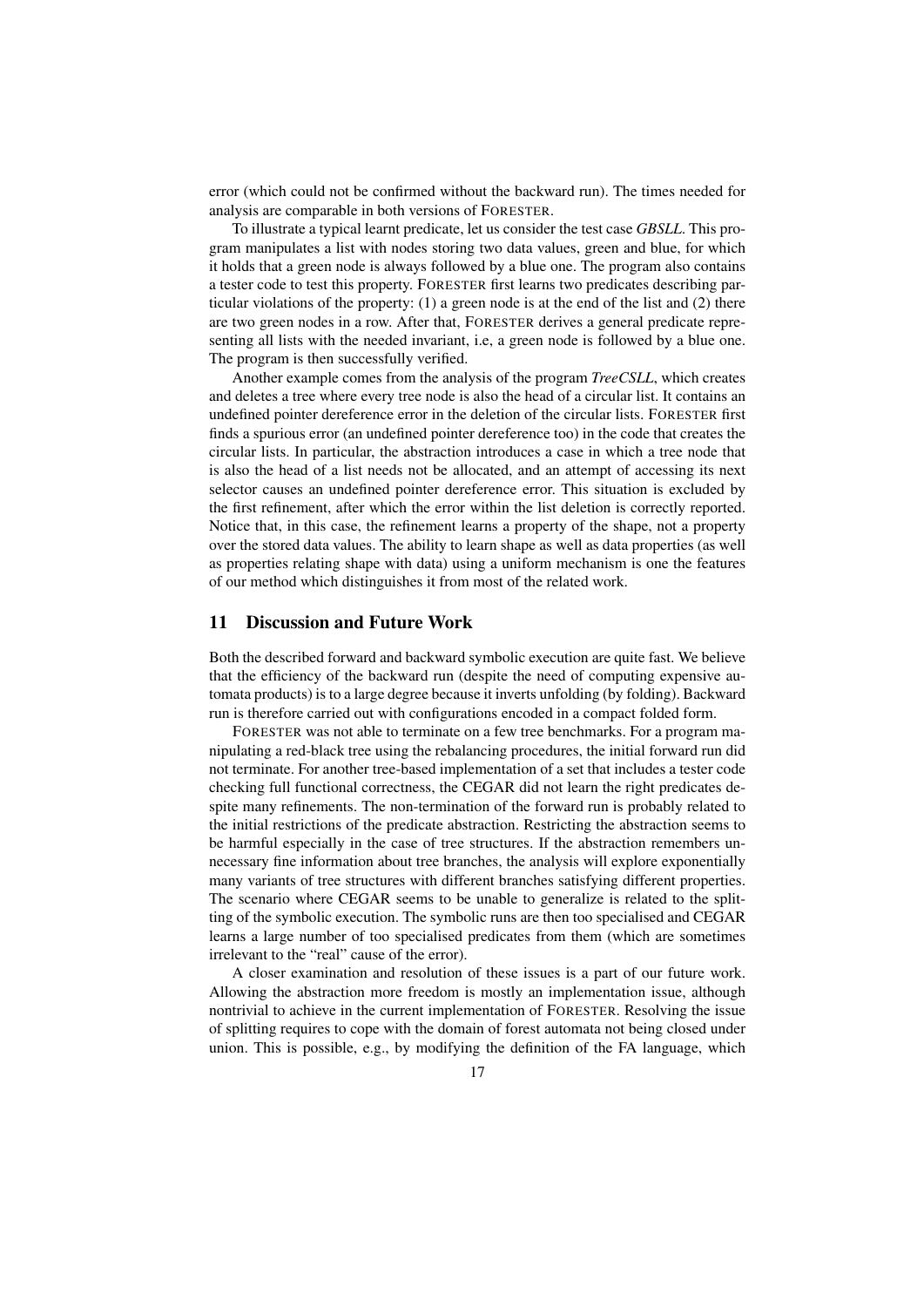currently uses the Cartesian product of sets of trees, so that it would connect tree components based on reachability relation between them (instead of taking all elements of the Cartesian product). Another possibility would be to use sets of forest automata instead of individual ones as the symbolic representation of sets of heaps.

# References

- <span id="page-19-15"></span>1. Abdulla, P.A., Holík, L., Jonsson, B., Lengál, O., Trinh, C.Q., Vojnar, T.: Verification of heap manipulating programs with ordered data by extended forest automata. Acta Informatica 53(4), 357–385 (2016), <http://dx.doi.org/10.1007/s00236-015-0235-0>
- <span id="page-19-10"></span>2. Albarghouthi, A., Berdine, J., Cook, B., Kincaid, Z.: Spatial interpolants. In: Proc. of ESOP'15. LNCS, vol. 9032. Springer (2015)
- <span id="page-19-12"></span>3. Berdine, J., Cox, A., Ishtiaq, S., Wintersteiger, C.: Diagnosing abstraction failure for separation logic-based analyses. In: Proc. of CAV'12. LNCS, vol. 7358. Springer (2012)
- <span id="page-19-11"></span>4. Beyer, D., Henzinger, T.A., Théoduloz, G.: Lazy shape analysis. In: Proceedings of the 18th International Conference on Computer Aided Verification—CAV'06. LNCS, vol. 4144, pp. 532–546. Springer (2006)
- <span id="page-19-13"></span>5. Botinčan, M., Dodds, M., Magill, S.: Refining existential properties in separation logic analyses. Tech. Rep. arXiv:1504.08309 (2015)
- <span id="page-19-14"></span>6. Bouajjani, A., Habermehl, P., Moro, P., Vojnar, T.: Verifying Programs with Dynamic 1- Selector-Linked Structures in Regular Model Checking. In: Proc. of TACAS'05. LNCS, vol. 3440. Springer (2005)
- <span id="page-19-3"></span>7. Bouajjani, A., Habermehl, P., Rogalewicz, A., Vojnar, T.: Abstract Regular Tree Model Checking of Complex Dynamic Data Structures. In: Proc. of SAS'06. LNCS, vol. 4134. Springer (2006)
- <span id="page-19-6"></span>8. Bouajjani, A., Bozga, M., Habermehl, P., Iosif, R., Moro, P., Vojnar, T.: Programs with lists are counter automata. Formal Methods in System Design 38(2), 158–192 (2011)
- <span id="page-19-4"></span>9. Bouajjani, A., Drăgoi, C., Enea, C., Sighireanu, M.: Accurate invariant checking for programs manipulating lists and arrays with infinite data. In: Proceedings of the 10th International Symposium on Automated Technology for Verification and Analysis—ATVA'12. LNCS, vol. 7561, pp. 167–182. Springer (2012)
- <span id="page-19-2"></span>10. Bouajjani, A., Habermehl, P., Rogalewicz, A., Vojnar, T.: Abstract regular (tree) model checking. International Journal on Software Tools for Technology Transfer 14(2), 167–191 (2012)
- <span id="page-19-7"></span>11. Chang, B.Y.E., Rival, X., Necula, G.C.: Shape analysis with structural invariant checkers. In: Proceedings of the 14th International Static Analysis Symposium—SAS'07. LNCS, vol. 4634, pp. 384–401. Springer (2007)
- <span id="page-19-5"></span>12. Deshmukh, J., Emerson, E., Gupta, P.: Automatic Verification of Parameterized Data Structures. In: Proc. of TACAS'06. LNCS, vol. 3920. Springer (2006)
- <span id="page-19-8"></span>13. Dudka, K., Peringer, P., Vojnar, T.: Byte-precise verification of low-level list manipulation. In: Proceedings of the 20th International Static Analysis Symposium—SAS'13. LNCS, vol. 7935, pp. 215–237. Springer (2013)
- <span id="page-19-0"></span>14. Habermehl, P., Holík, L., Rogalewicz, A., Šimáček, J., Vojnar, T.: Forest automata for verification of heap manipulation. Formal Methods in System Design 41(1), 83–106 (2012)
- <span id="page-19-9"></span>15. Heinen, J., Noll, T., Rieger, S.: Juggrnaut: Graph grammar abstraction for unbounded heap structures. In: Proceedings of the 3rd International Workshop on Harnessing Theories for Tool Support in Software—TTSS'09. ENTCS, vol. 266, pp. 93–107. Elsevier (2010)
- <span id="page-19-1"></span>16. Holík, L., Lengál, O., Rogalewicz, A., Šimáček, J., Vojnar, T.: Fully automated shape analysis based on forest automata. In: Proceedings of the 25th International Conference on Computer Aided Verification—CAV'13. LNCS, vol. 8044, pp. 740–755. Springer (2013)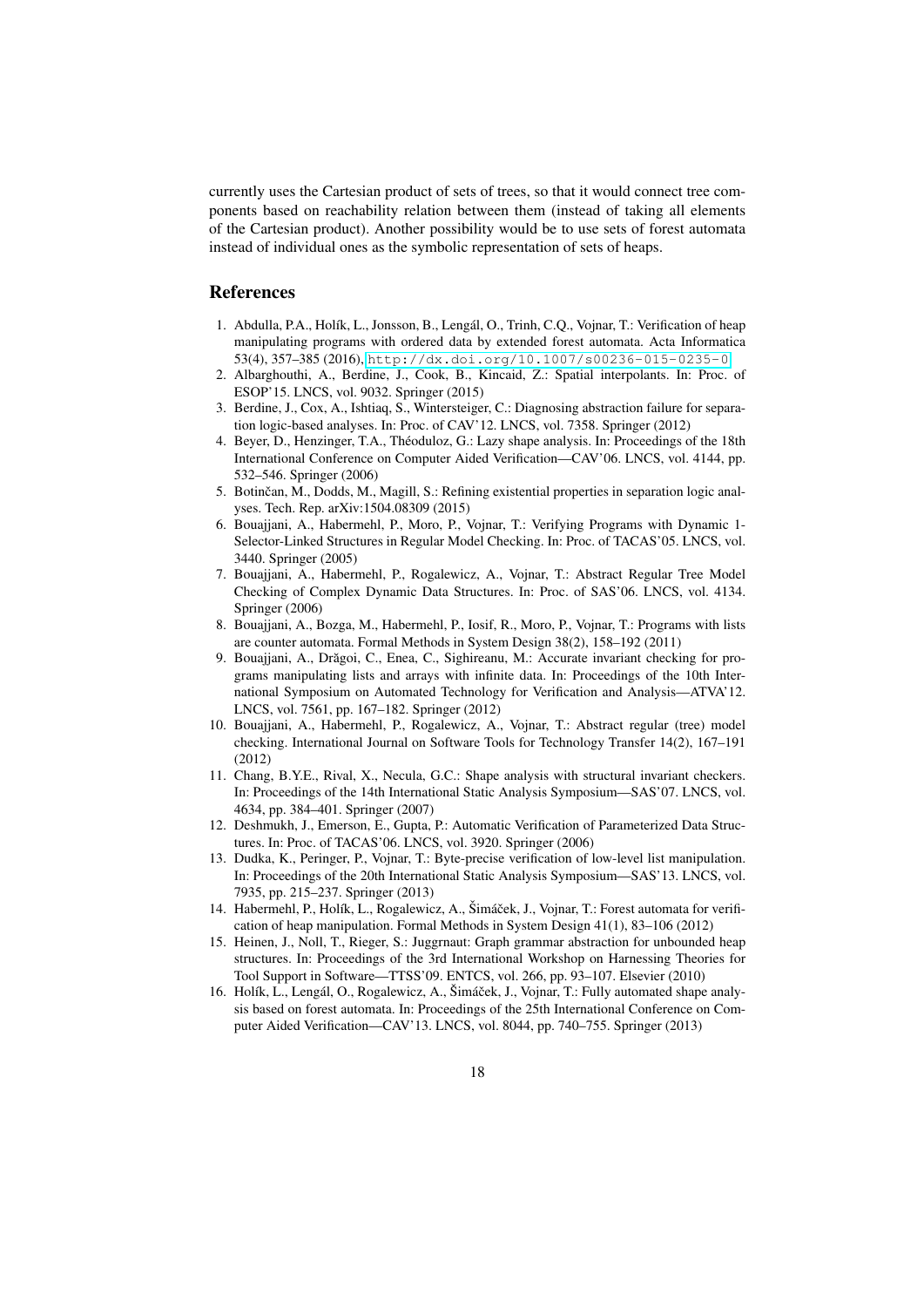- <span id="page-20-0"></span>17. Jensen, J.L., Jørgensen, M.E., Schwartzbach, M.I., Klarlund, N.: Automatic verification of pointer programs using monadic second-order logic. In: Proceedings of the 1997 ACM SIG-PLAN Conference on Programming Language Design and Implementation—PLDI'97. pp. 226–234. ACM (1997)
- <span id="page-20-7"></span>18. Jhala, R., McMillan, K.: Lazy abstraction with interpolants. In: Proc. of CAV'06. LNCS, vol. 4144. Springer (2006)
- <span id="page-20-5"></span>19. Loginov, A., Reps, T., Sagiv, M.: Abstraction refinement via inductive learning. In: Proceedings of the 17th International Conference on Computer Aided Verification—CAV'05. LNCS, vol. 3576, pp. 519–533. Springer (2005)
- <span id="page-20-3"></span>20. Magill, S., Tsai, M.H., Lee, P., Tsay, Y.K.: Automatic numeric abstractions for heapmanipulating programs. In: Proceedings of the 37th Annual SIGPLAN-SIGACT Symposium on Principles of Programming Languages—POPL'10. pp. 211–222. ACM (2010)
- <span id="page-20-8"></span>21. McMillan, K.L.: Interpolation and SAT-based model checking. In: CAV'03. LNCS, vol. 2725, pp. 1–13. Springer (2003)
- <span id="page-20-6"></span>22. Podelski, A., Wies, T.: Counterexample-guided focus. In: Proceedings of the 37th Annual SIGPLAN-SIGACT Symposium on Principles of Programming Languages—POPL'10. pp. 249–260. ACM (2010)
- <span id="page-20-4"></span>23. Qin, S., He, G., Luo, C., Chin, W.N., Chen, X.: Loop invariant synthesis in a combined abstract domain. Journal of Symbolic Computation 50, 386–408 (2013)
- <span id="page-20-1"></span>24. Sagiv, M., Reps, T., Wilhelm, R.: Parametric shape analysis via 3-valued logic. ACM Transactions on Programming Languages and Systems 24(3), 217–298 (2002)
- <span id="page-20-9"></span>25. Šimáček, J.: Harnessing Forest Automata for Verification of Heap Manipulating Programs. Ph.D. thesis, Grenoble Alpes University, France (2012), [https://tel.](https://tel.archives-ouvertes.fr/tel-00805794) [archives-ouvertes.fr/tel-00805794](https://tel.archives-ouvertes.fr/tel-00805794)
- <span id="page-20-2"></span>26. Yang, H., Lee, O., Berdine, J., Calcagno, C., Cook, B., Distefano, D., O'Hearn, P.W.: Scalable shape analysis for systems code. In: Proceedings of the 20th International Conference on Computer Aided Verification—CAV'08. LNCS, vol. 5123, pp. 385–398. Springer (2008)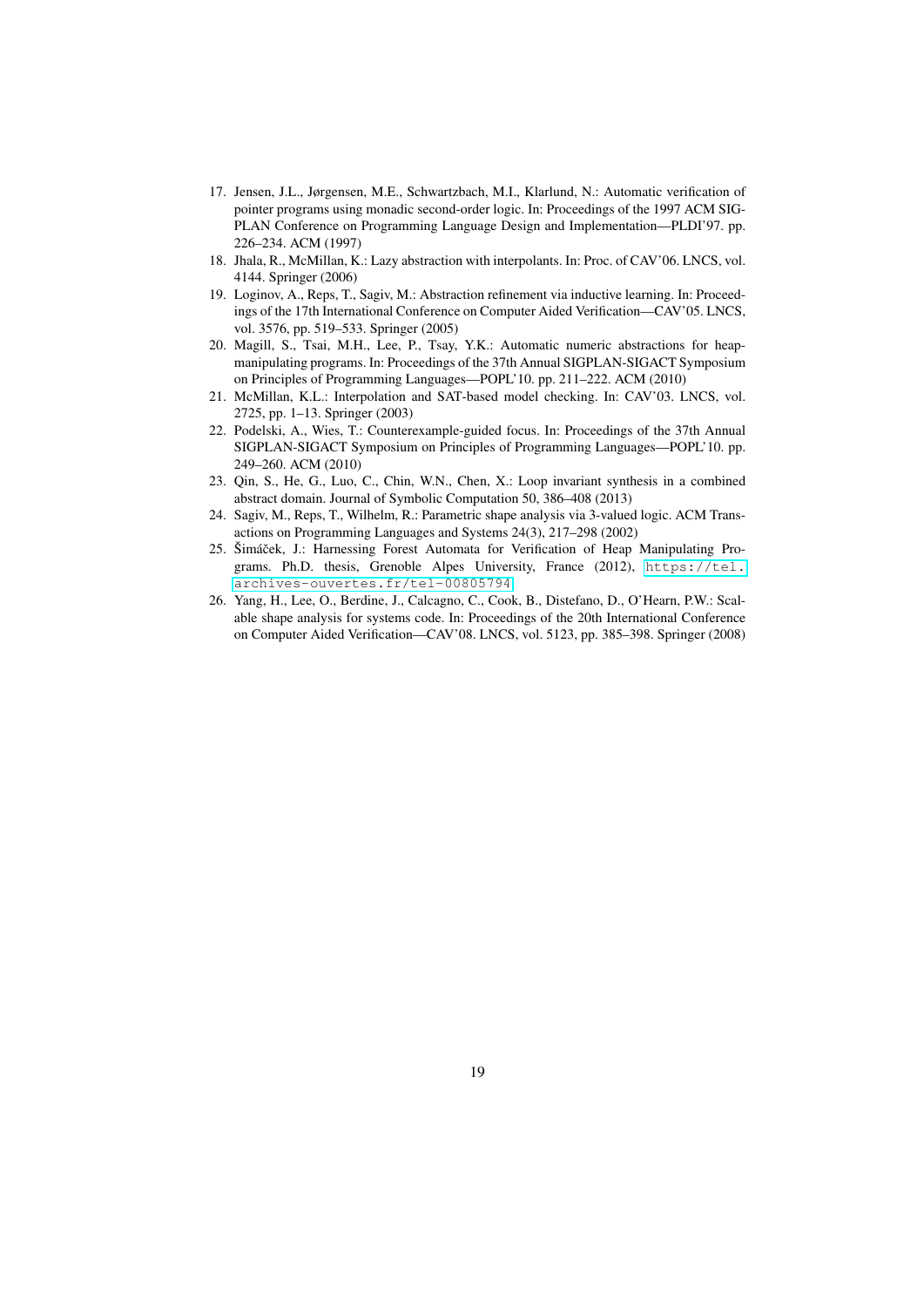# <span id="page-21-0"></span>A Description of the Test Cases

This section describes the test cases used in the experimental evaluation in Sec. [10.](#page-16-0) Note that we use a limited set of integer values since we do not support integer abstraction. SLL and DLL denote singly- and doubly-linked lists respectively.

The cases described in the following list satisfy some (regular-expressible) invariant, which we check in our analysis. Moreover, we also verify memory safety properties (absence of null/undefined pointer dereference, invalid free, and presence of garbage) in all test cases.

- *(SLL/DLL)01*: The nodes of the list may or may not point to an external node, which, if present, is unique for each list item. We check the invariant that each node has a pointer set to null or to an address of an external node.
- *Circular(SLL/DLL)*: A circular linked list consisting of nodes with integer values. The head of the list has the dedicated value 0. The rest of nodes with their integer values form a non-decreasing sequence. We verify that the successor of an arbitrary node can have a smaller value only when the next node is the head of the list.
- *OptPtr(SLL/DLL)*: Each node of the list has an integer value, a pointer to the next node, and an optional pointer to an external node. When constructing the list, an integer value of every node is chosen nondeterministically. When the integer value 0 or 1 is chosen, the optional pointer points to the node itself. On the other hand, when 2 is chosen, a new external node is allocated and its address is assigned to the optional pointer. We verify the relation of integer values and optional pointers for all nodes.
- *Queue(SLL/DLL)*: We create a list with nodes containing the integers 0, 1, 2, and 3. The list can form sequences 0, 01, 012, 0123<sup>∗</sup> . A particular sequence is created during construction of the list nondeterministically. We remember which sequence was actually created by an auxiliary integer variable. Then we traverse the list and check that the sequence formed by the list corresponds to the value of the auxiliary variable.
- *GB(SLL/DLL)*: We create a list containing green and blue nodes. The colors arbitrarily alternate but it holds that a green node is always followed by a blue node.
- *GB(SLL/DLL)Sen*: This case is similar to the previous one but instead of terminating the list with the null value, the list is terminated using a dedicated sentinel node.
- *RG(SLL/DLL)*: The list contains an arbitrary prefix of white nodes, one red node followed by a green one, and an arbitrary suffix of white nodes. The list is reversed and it is checked whether the green node is followed by the red node.
- *WB(SLL/DLL)*: Exactly one blue node is inserted into a list of white nodes of an arbitrary length. Then the list is traversed and it is checked that the number of blue nodes is one.
- *Sorted(SLL/DLL)*: This test case contains a sorted list of nodes with integer values 0 and 1. A node with value 1 is added at an arbitrary position that keeps the order of nodes in the list. Finally, it is checked that the list is still ordered.
- *End(SLL/DLL)*: The last element of list has a special integer value.
- *SkipList*: Construction and traversal of a skip list.